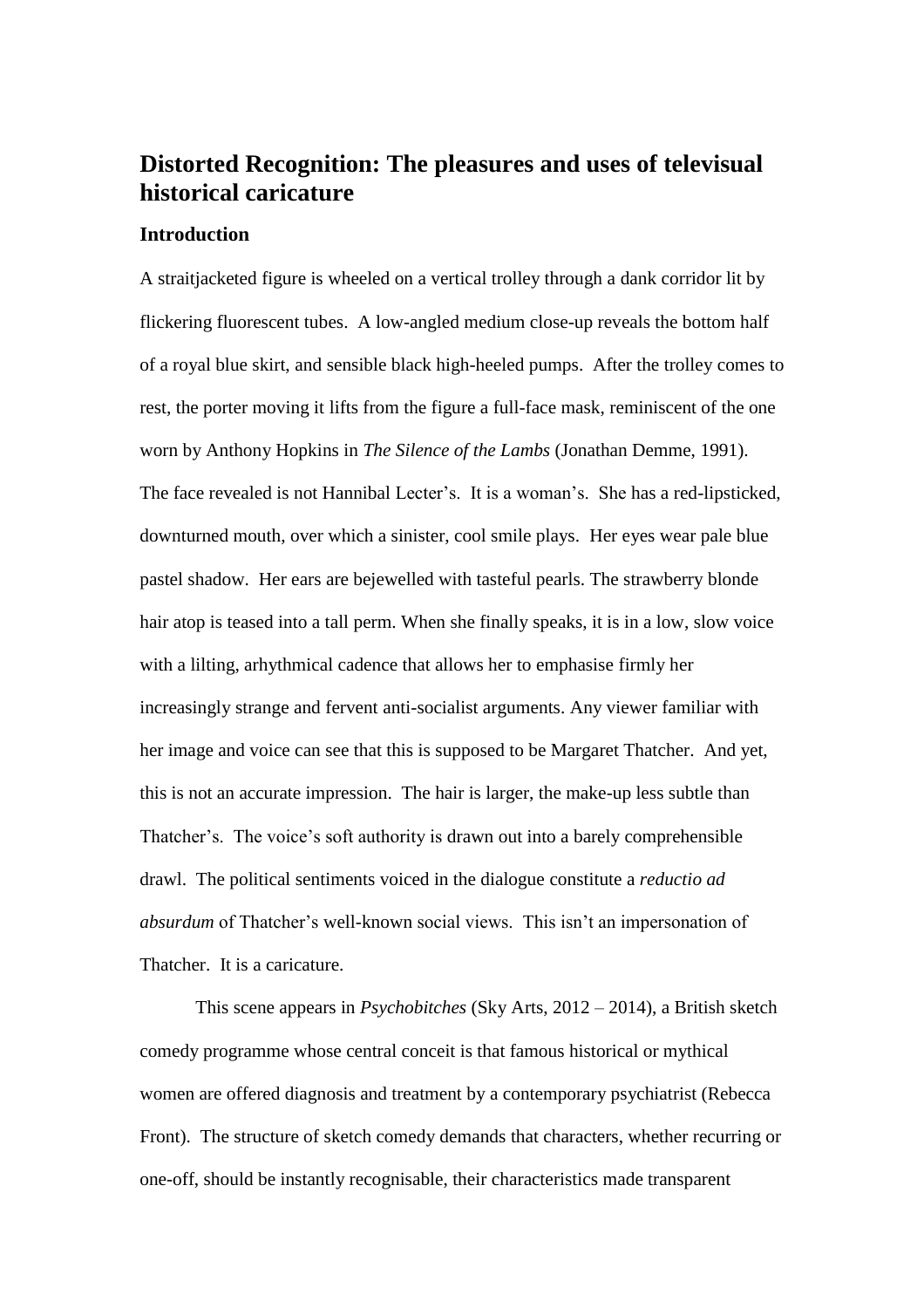through costuming, make-up and performance. Think, for example of Vicky Pollard (Matt Lucas) in *Little Britain* (BBC Three/BBC One 2003 – 2007), who is easily identifiable for her pink tracksuit, high ponytail and permanent scowl. When these characters are portrayals of real people, they become caricatures. Notable examples of such televisual caricature include *Spitting Image* (Central Television, 1984 – 1996) and *Dead Ringers* (BBC Two, 2002 – 2007). In these cases, caricature is used to satirical ends, to critique agents of contemporary politics or popular culture. This is in keeping with Judith Wechsler's argument that 'no artistic effort is as clearly linked to its time as caricature, and no aspect of caricature is as ephemeral as its humor.'<sup>i</sup> However, this article takes as its focus series, like *Psychobitches*, which engage in caricature of *historical* figures. Along with *Psychobitches*, I will explore the forms, functions and pleasures of historical caricature in *Horrible Histories* (CBBC 2009 -), the television adaptation of the popular non-fiction children's books, and *Drunk History* (Comedy Central UK, 2015 -), a British version of a US format in which comedians and media figures tell stories from history in an intoxicated state, their words lip-synced by costumed actors playing out the scenes they describe.

Caricature is usually understood as a comedic depiction of a real person that is deliberately distorted to convey through outward appearance a critique of the subject's personality. In portrait caricature, such distortions result in vulgar and abject imagery, but these are distinguished from other grotesques, as Gillian Rhodes notes, by individuation: the perceiver is meant to be able to recognise who is depicted. This, alongside purposeful exaggeration, is what distinguishes caricature from similar cultural forms.<sup>ii</sup> Art historian E.H. Gombrich noted that the earliest iteration of portrait caricature coincided with the growth of the pseudoscience of physiognomy, the belief that human character can be determined from analysis of a person's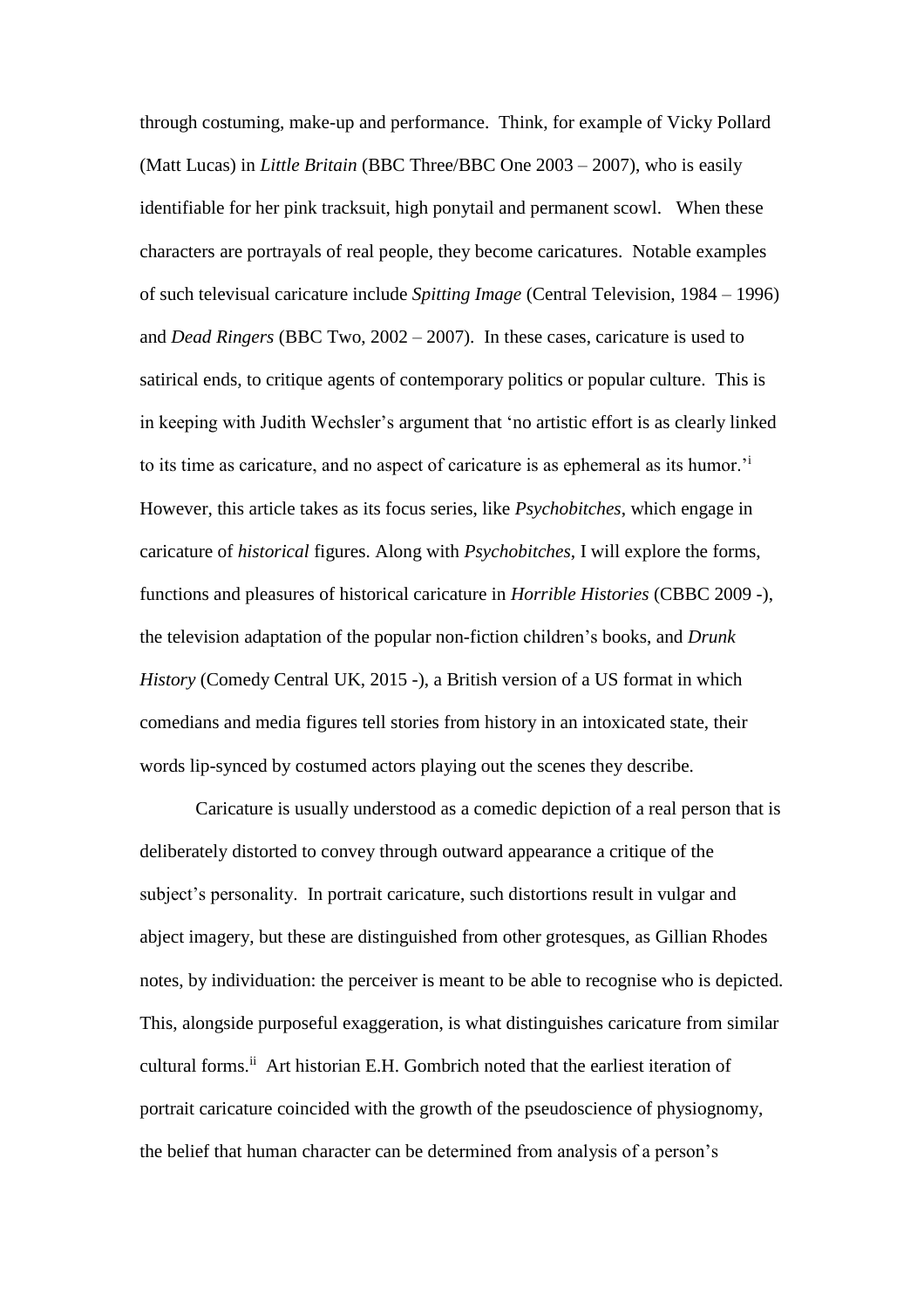physical appearance, particularly their facial features. This contributed to the sense that the antimimetic practice of the deliberately distorted portrait could nevertheless have a privileged relationship with 'truth'. As Gombrich and Ernst Kris summarise, 'caricature, showing more of the essential, is truer than reality itself'. iii

At its beginning, then, one of the central contradictions of caricature emerges: how is it that a clearly distorted portrait can not only be easily recognisable, but indeed more effective than a mimetic representation? Cognitive psychologist Rhodes coined the term 'superportrait' to account for the paradoxical power of the caricatured image that is superior to the veridical portrait in terms of subject recognition.<sup>iv</sup> Adam Gopnik suggests that the fact that we can recognise not only the subject of the image but also that it is deliberately exaggerated implies that the human mind has 'knowledge about its own perceptual functioning.' For Gopnik, this is crucial to the comedy of the caricature:

That's why we find caricatures *funny*: we recognise that an artist has somehow tapped into the tendency of the mind to exaggerate, generalize and simplify, and has made these tendencies explicit.<sup>v</sup>

The comedic value of the caricature is thus dependent on the mental energy of the perceiver. Similarly, Gombrich argued that the 'beholder's share', the active contemplation of the viewer, is especially relevant for the caricature. <sup>vi</sup> It is crucial that the perceiver possesses a certain basic knowledge to be able to decode the distorted image and understand its critique of its subject. This need for active perception, and the requirement of pre-existing cultural knowledge for it to function, renders the caricature a more sophisticated cultural form than at first glance.

In this article, I will be considering some of the ways in which historical television comedies draw upon precisely caricature's ability to engage a viewer's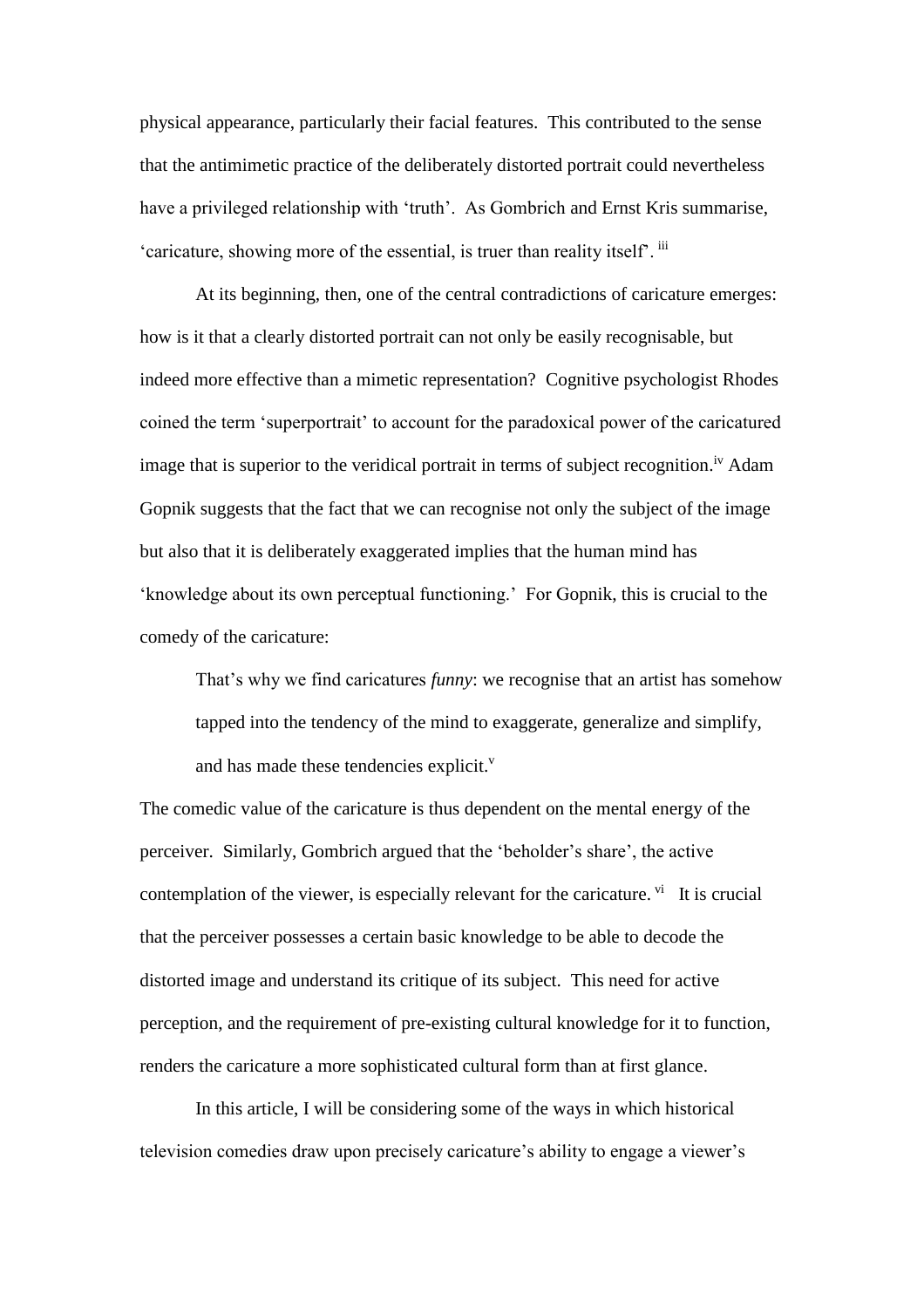knowledge and agency as part of their effectiveness in constructing popular alternatives to authoritative, narrative history. Caricature, as I will argue throughout, is in a unique position to do this as hinges on two central and paradoxical pleasures: that of distortion and of recognition. I will first consider some of the ways in which televisual form is used in order to distort the images of the historical figures portrayed: specifically through the use of framing and editing, performance conventions, costuming and make-up and intertextual referencing. This will be compared with the ways in which certain kinds of knowledge are invoked, an exploration that will be continued in the second section. Here, the 'recognition' required of the caricature is examined in relation to the representation of history on television and in postmodern contexts. This article will make the case that caricature should be more carefully considered as a form of televisual historical representation, and added to the pantheon of theorised techniques for the critical historiographical reading typical of postmodern approaches to history.

### **Distortion: Televisual caricature and its cousins**

Deliberate caricature is an only occasional but strikingly visible part of British television culture. It can function televisually in relatively simple ways, drawing purely on the pleasurable recognition of famous faces somewhat distorted. For instance, in the surreal gameshow *Bigheads* (ITV 2017 -), contestants compete wearing large three-dimensional portrait caricatures over their heads and are referred to by the presenters and voiceover commentary only by the name of the celebrity depicted. Similar absurd imagery has a notable place in surreal British television comedy, such as in *Monty Python's Flying Circus* (BBC, 1969 – 1974), the work of Vic Reeves and Bob Mortimer, or *The Mighty Boosh* (BBC Three, 2004 – 2007). Here, bizarre costuming, make-up and hair combines with a heightened, silly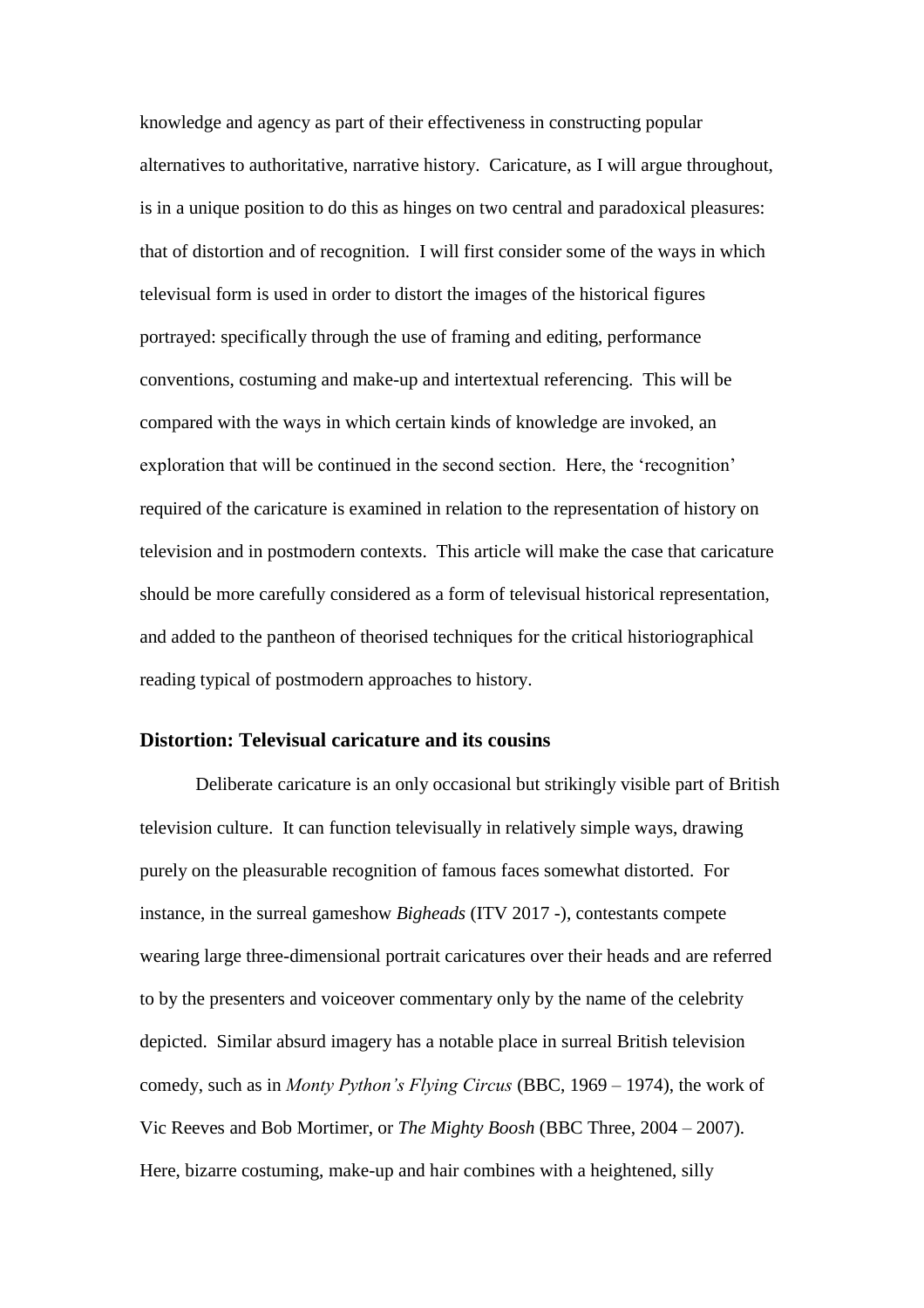performance style to produce representations that are exaggerations, if not always individuations. As previously indicated, the structure and style of caricature makes it an apt mode for representing real people within sketch comedies, where it will most often appear within parodies, as in the witty spoofs of popular movies in *French and Saunders* (BBC, 1987 – 2007) where the comedians are transformed into hyperbolic versions of, for example, Bette Davies and Joan Crawford. More usually, caricature is employed in the service of contemporary political satire, whether in extended comic representations of famous people, as in soap opera parody *The Windsors* (Channel 4, 2016 - ) or in the sketch show format, as in *Newzoids* (ITV, 2015 - )*.* However, it would be inaccurate to suggest that the satirical work of caricature has been limited to comment on current affairs and contemporary politics, as there exists a parallel tradition of caricaturing historical figures as part of period sitcoms such as *Blackadder* (BBC, 1983 – 1989) or *Let Them Eat Cake* (BBC, 1998). As will be explored in the second part of this essay, such historical comedies have been read as invitations to look askance at historical figures and to question received historical knowledge, specifically drawing on comedy's distancing effects to allow for a critical epistemological approach. The distorted recognition function of caricature supports this thesis, since it is predicated on subverting the pre-existing knowledge the perceiver has of the represented figure.

This brief outline of some of the ways in which television light entertainment and comedy have utilised caricature (or similar representational forms) is intended to highlight the lineage of the programmes under scrutiny in this article, and to indicate how their use of caricature derives not only from the art history tradition of the grotesque, exaggerated portrait but also from a specifically televisual legacy. Structural, stylistic and tonal similarities to these programmes are evident in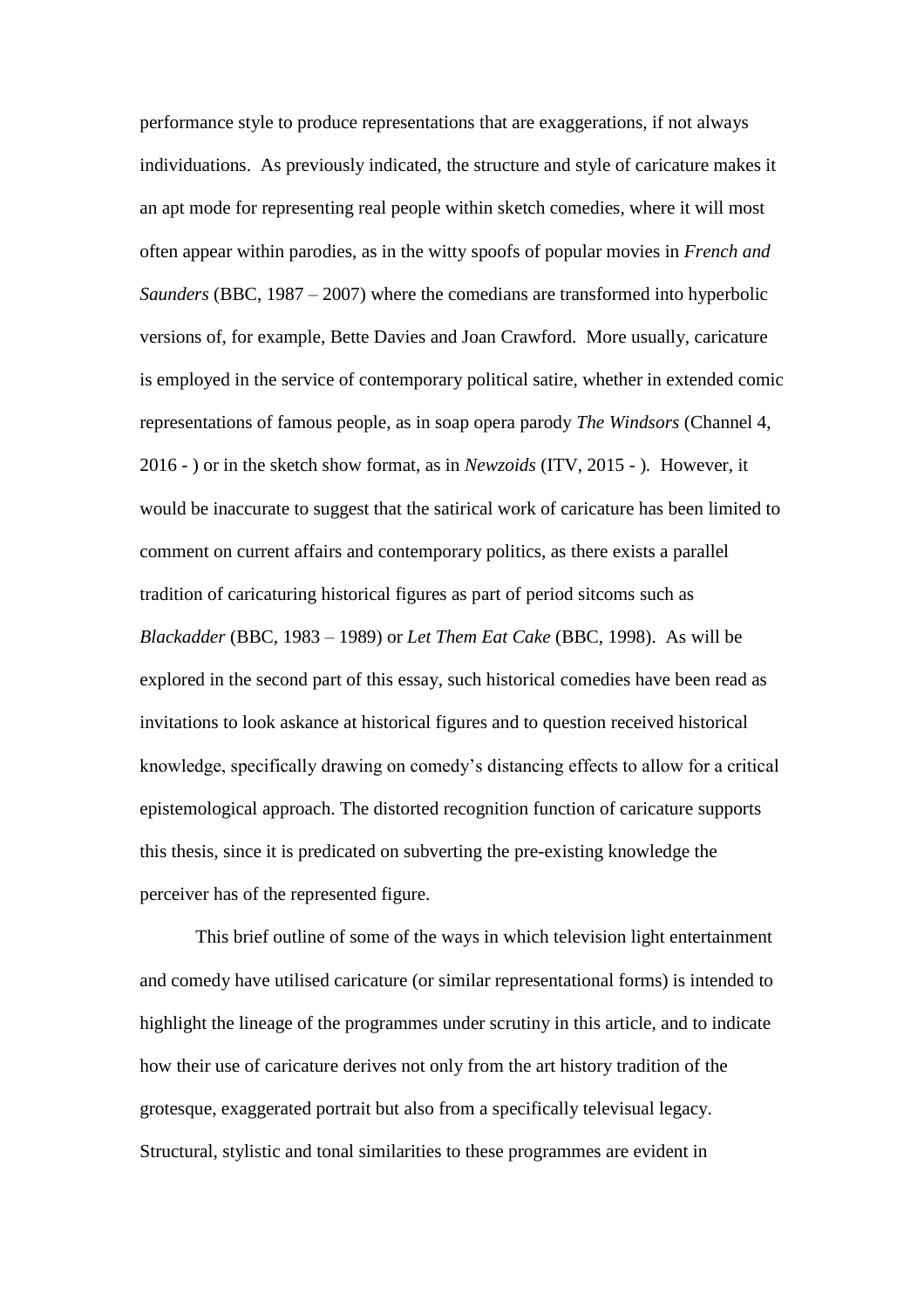*Psychobitches, Drunk History,* and *Horrible Histories.* The former's tonal debt to *French and Saunders* is apparent in its evocation of the comic potential of the unruly woman, and particularly in its parodic allusions to popular culture. Indeed, the *Psychobitches* version of Joan Crawford and Bette Davies clearly echoes its spoof of *Whatever Happened to Baby Jane*? (Robert Aldrich, 1962). *Horrible Histories'* short skits parody contemporary popular culture forms like advertisements or reality television, as well as dramatising and satirising historical themes, often drawing on anachronous humour in a similar way to *Monty Python's* historical sequences. These are interspersed with brief animations and quizzes familiar from children's television programming more broadly. *Drunk History* draws on two seemingly contradictory televisual conventions: the theatrical performance style of studio-based sitcom, and the re-enactment used in some historical documentaries. In the conceit of actors lipsyncing the dialogue provided to them by the drunk 'historian', the historical figures become distorted from their conventional depictions in wider culture, and act as caricatures rather than as straightforward representations.

Of these three programmes, *Psychobitches* represents the most sustained use of historical caricature, since its structuring joke revolves explicitly around the pleasurable recognition of the famous woman depicted and the distortion of their images and stories by filtering them through the context of contemporary psychoanalysis. The programme is structured as a series of short sketches set in the psychiatrist's offices. Some take place in the waiting room, where unlikely historical bedfellows such as Gracie Fields (Samantha Spiro) and Medusa (Katy Brand) are brought together to interact (in this case, Fields's attempt to rally other patients into song results in her being turned into stone). The comic theory of incongruity can explain the effectiveness of these sequences, wherein deviations from expected norms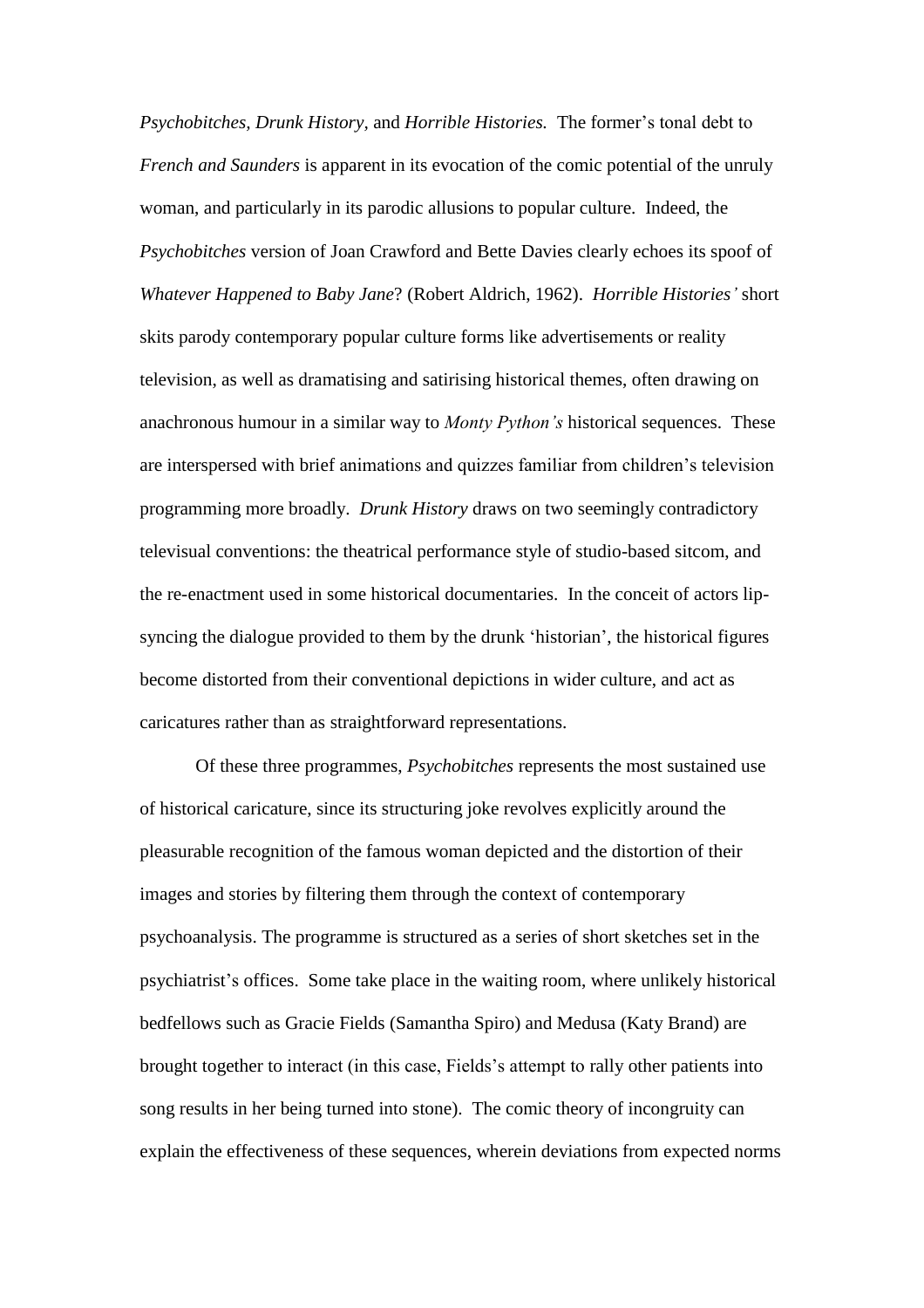produce the comic sensation.<sup> $vi$ </sup> But most sketches are set as an intimate conversation – albeit usually a bizarre one – between historical figure and therapist. The therapist is, in comedic terms, the 'straight man' (or woman, in this case) to the historical figure, presenting a relief of 'normal' behaviour and attitudes against which the eccentricities of the caricature can be measured. This is supported by the televisual format of the conversations, presented usually in a combination of medium long two shots and medium close-up shot/reverse shots. This structure not only emulates conventional television grammar for presenting interviews, but also allows for jokes to be structured through the therapist's reactions as much as the comedic caricature. In this way, the portrayals of famous women can more easily be recognised as exaggerations of expected norms of human behaviour as well as against the expectations set by popular 'knowledge' of the historical subject.

*Horrible Histories* takes an accessible, revisionist and democratising approach to historical knowledge for children. Like in the books, the focus of most sketches tends not to be on history's 'great men' or on teleological storytelling, but rather on the quotidian throughout history, particularly where it pertains to matters corporeal and scatological. A good example of this is the recurring feature 'Stupid Deaths' which portrays a cheerful Grim Reaper quizzing various historical figures – often but not always well-known ones - on their surprising or disgusting demises. Given the dependence of caricature on individuation, it would seem an uneasy fit with *Horrible Histories*' aims, tone and politics. Yet many sketches in the programme take specific monarchs, aristocrats, or other famous historical figures as their focus, performed by the comic actor as an exaggeration of their best known physical or psychological attributes. This contradiction can be explained through caricature's repertoire of 'visual metaphor, personification and allegorical attributes' which has rendered its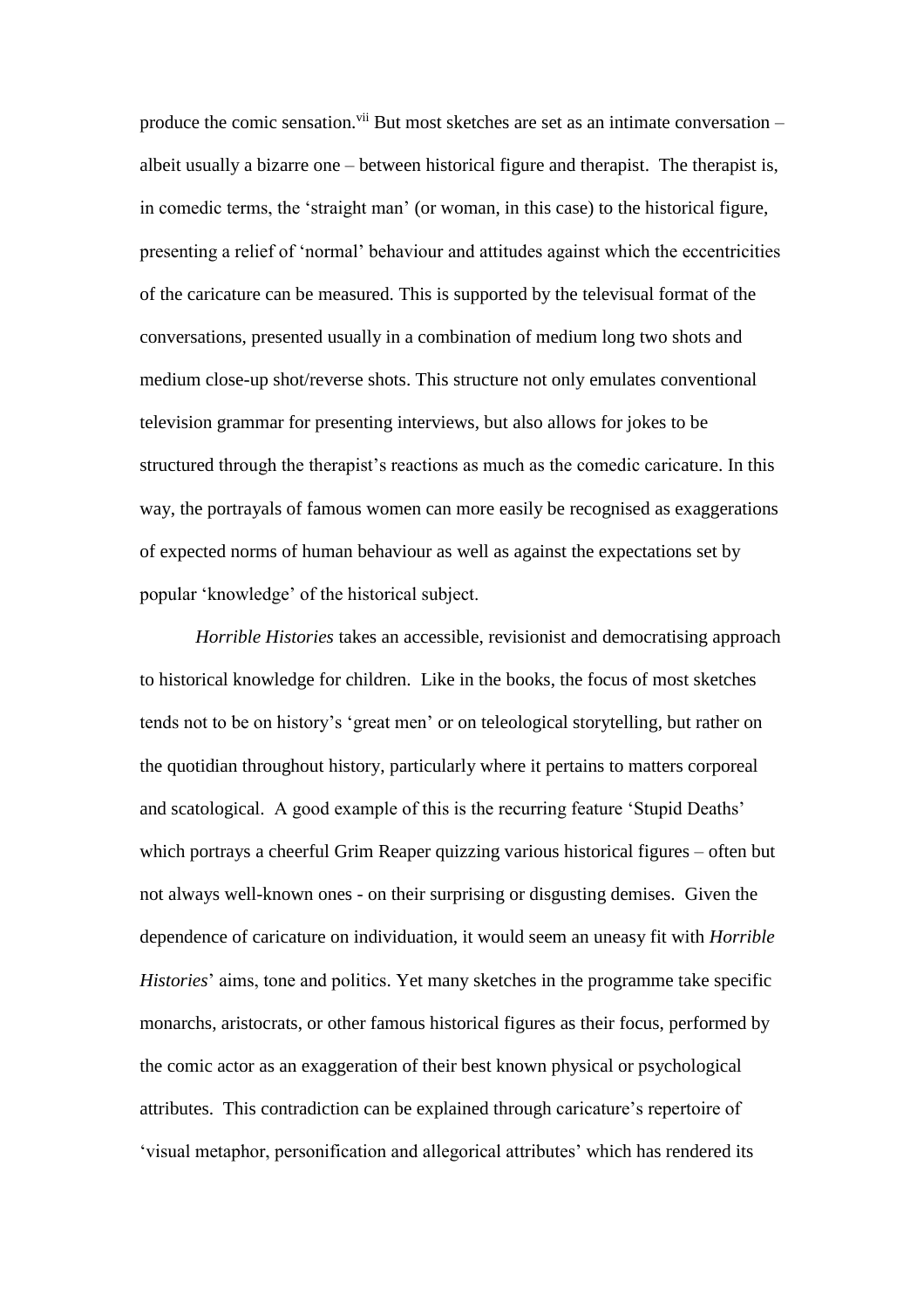goal explicitly political.<sup>viii</sup> Like satire, the goal of caricature is to weaken through ridicule, to use ironic exaggeration to reveal the follies or vices of the rich and powerful. Andrew Stott reminds us that, 'for Freud, the pleasure in caricature is derived from its ridiculing of political figures, even when the image itself is unsuccessful, 'simply because we count rebellion against authority as a merit'.<sup>ix</sup> In its reduction of the elite to abject corporeal form, and the exaggeration of physical flaws, *Horrible Histories'* caricature of the powerful and privileged demonstrates these dissident intentions. The brand's creator, Terry Deary explicitly acknowledges iconoclasm as a chief objective, stating, 'I set out to demythologise the idea of royalty, and the idea of a king dying on a toilet does that.<sup>3</sup> According to the superiority theory of comedy, laughter is produced when the perceiver of a joke feels superiority over its victim. When the portrayed figure is a member of the elite the hierarchical shift that ensues is a specific pleasure of the caricature.

Make-up is used to support this critical embodiment of the historical figure, by changing the image of the actor into a grotesque. It often emphasises facial and bodily features that are socially unacceptable, such as the traces of disease or injury, obesity or ugliness. This performs the physiognomic function of caricature – to use the body as a critique of character. For instance, in *Horrible Histories* and *Psychobitches*, the make-up for Elizabeth I emphasises her large nose, pockmarked skin and rotten teeth, even though available portraits of the queen elide these features in their representation of her (and look more like the portrayals in *Drunk History,*  where Elizabeth is played by young, conventionally attractive actors). The use of grotesque make-up for the queen enables these caricatures to act as a corrective to the inaccurate representation of the queen through available portraiture. The distance between the reality of the queen's abject body and its representation is a source of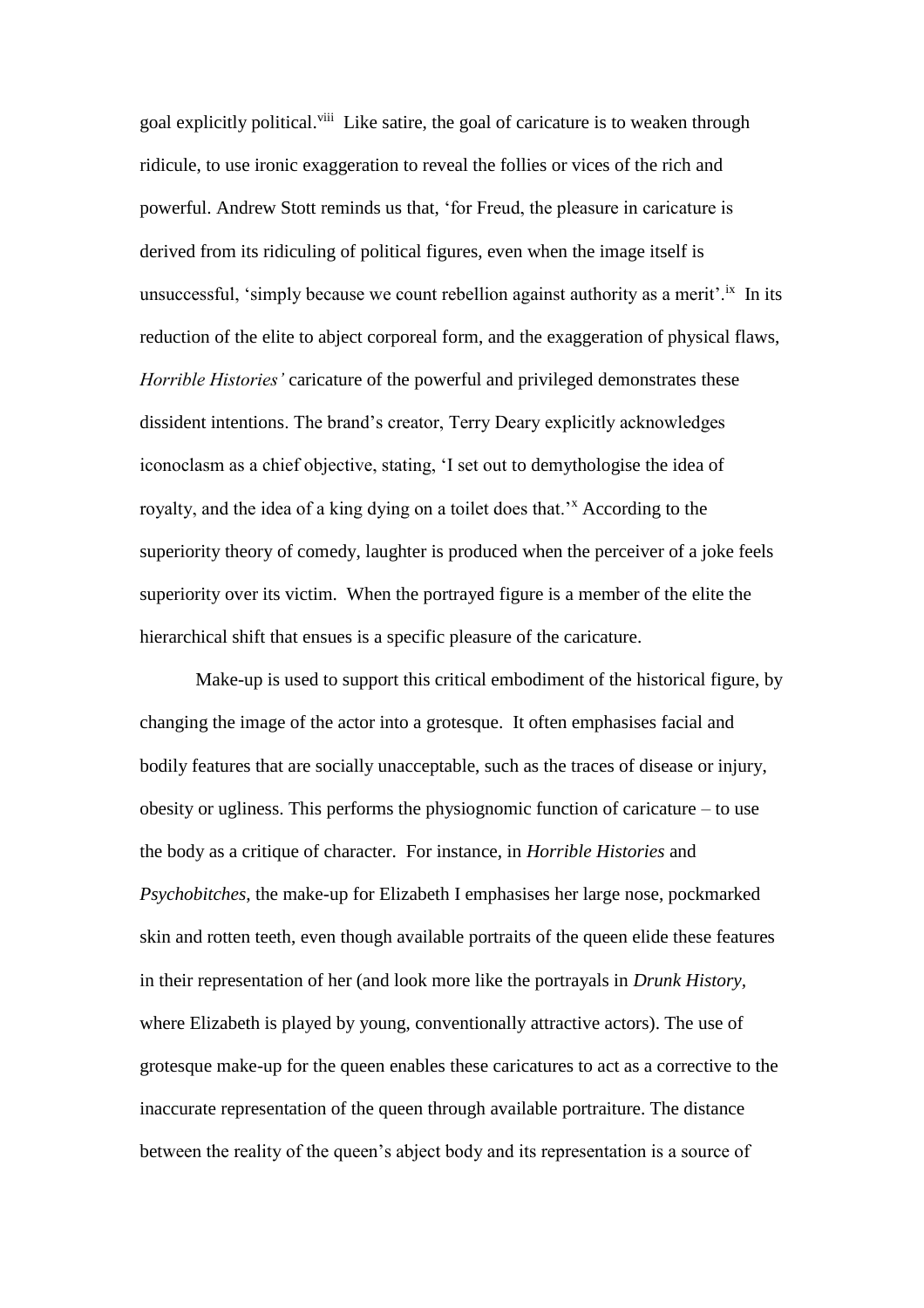physiognomic critique, implying her vanity and lack of self-awareness. *Horrible Histories* dramatises this through a sketch in which the queen (Martha Howe-Douglas) rejects any portraits of herself that do not match up to her aggrandised selfimage of regal beauty. She is horrified by the 'honest' image of herself she sees in a mirror (which she mistakes for a portrait), yet approves of a flattering portrait which she demands be copied by the artist. This short sketch speaks to the central paradox of the caricature, the use of distorted imagery to imply a privileged relation between this representation and 'truth'. These may not be more *recognisable* images of the queen than the officially sanctioned versions, but they contain a strong claim to be more *truthful*, echoing Gombrich and Kris's claim for the superior relation of caricature to reality.

Alongside make-up, costuming is a key mode through which the pleasure of distorted recognition is presented televisually. In the case of historical figures, for such recognition to work, the caricature must draw on pre-existing images (or verbal descriptions) that have enjoyed cultural re-circulation, regardless of how accurate these are to begin with. The strongest example of this is Henry VIII, whose striking features render him one of the English monarchs whose image is the most easily accessible. Most representations of the king draw on a limited range of images, the most important being Hans Holbein's 1540 portrait. The features here – Henry is large and imposing, has a bushy ginger beard, a high hairline, wears a soft feathered hat and a gold chain – are replicated in most portrayals, and certainly inform the performance of this historical character in each of our sketch comedies. Indeed, a limited range of prominent features are precisely what caricatures draw on and distort. In each portrayal, an overweight actor or padding is used to emphasise Henry's size, the actor wears a false red beard, is clothed in a doublet, tights and furs, outsized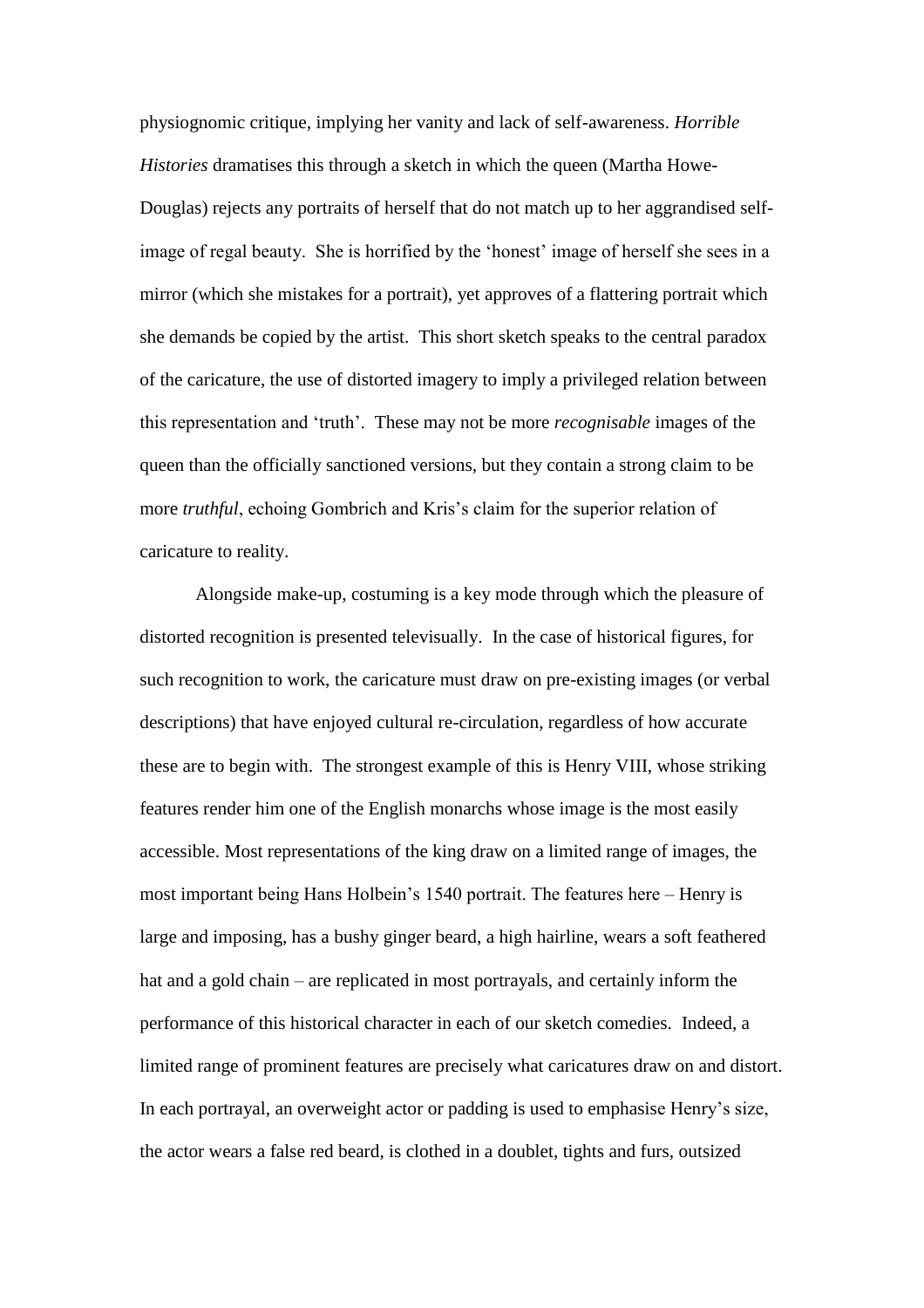jewellery and a feathered hat. The recollection of the Holbein image is crucial to the pleasurable recognition of the distorted version. Since the performed caricature tends to emphasise the attributes of Henry most familiar to be easily recognisable, they have a reasonable claim to Rhodes's 'superportrait' status.

Distorted recognition can also entail drawing on pre-existing *popular* cultural representations. The costuming of Cleopatra in both *Horrible Histories* and *Psychobitches* is a useful example here. The interchangability of actors (even within *Horrible Histories,* Cleopatra is portrayed by both Martha Howe-Douglas and Kathryn Drysdale) indicates that the onus is on the costuming to convey 'Cleopatraness'. Though each has minor variations, in all examples the actress wears a large black wig with beaded braids, a snake- figure headdress, gold dress, and black and blue eye-make up to emulate Elizabeth Taylor in *Cleopatra* (Joseph L. Mankiewicz, 1963). Costuming is therefore a form of intertextuality, and an ironic guarantor of pleasurable recognition, though not veracity. The costumes in each of these programmes deliberately have a look of the dressing-up box to them, even though the *Horrible Histories* costume designer Ros Little is reportedly 'so scrupulous that she always wants to know the precise year in which a sketch is meant to be set, so as not to introduce an inexact ruff or skirt.<sup> $xi$ </sup> The pleasure of viewing these costumes is in their very *in*authenticity, their play with history. Costuming marks the paradox of the caricature – to be effective it needs to balance mimesis and accuracy with exaggeration and inauthenticity.

Performance marks a major pleasure in the televisual caricature, since, as Dustin Griffin notes 'it is not the deformity that pleases but the satirist's skill in representing that deformity<sup>, xii</sup> *Drunk History's* central comedic value is to see representations of historical figures mouthing contemporary idioms, for example,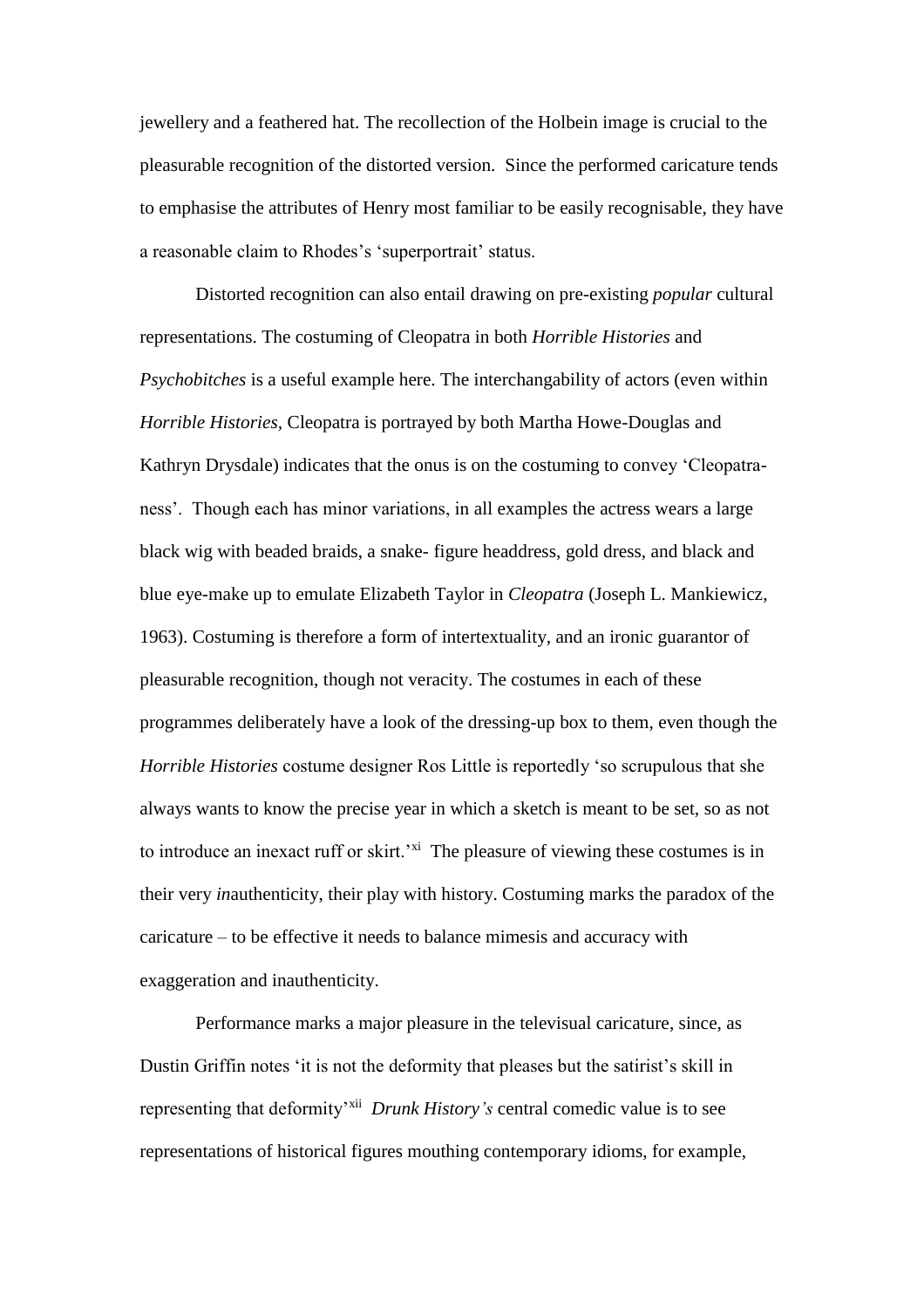Henry VIII describing Anne of Cleves as "proper fit". Facial performance is crucial here, not just because the words are lipsynced, but because the use of limited sets means that the medium close-up and close-up of actors is the most frequent framing used. Exaggerations come in the form of more animated expression that would typically be expected in televisual performance: widened eyes and lips, a greater level of movement in the face or shoulders, and, often, a deliberately raised eyebrow. This performance style is replicated in *Psychobitches* and *Horrible Histories*, though in these cases, the voice of the actor (as opposed to the non-diegetic voice of the drunk historian) can also be used as part of their portrayal of the historical figure. In *Psychobitches,* Frances Barber portrays Elizabeth I as aggressive, masculine and coarse, using sexualised language to intimidate the therapist. As with the representations of other royals, overstated working class accents (Glaswegian in the case of Mary Queen of Scots, Cockney for The Queen Mother and Princess Margaret) are used to subvert the expectations of what British monarchs should sound like. The contrast between the image of the historical figure and their voice creates comic incongruity. National stereotypes can be used to this end in the caricatured performances, particularly when this aspect of the identity of the subject is key to the sketch's humour. For instance, in *Horrible Histories* Napoleon Bonaparte (Jim Howick) appears on 'This is Your Reign', a parody of *This is Your Life* (BBC / ITV, 1955 – 2007), in which his strong, silly Italian accent is used to underline the biographical fact (presented to the viewer as surprising) that Napoleon was not French but Corsican. Inauthentic, poor approximations of accents thus become a central feature of the performative style of televisual caricature, adding the important dimension of sound to the visualisation of historical figures. In all programmes, but particularly *Drunk History,* the ventriloquised voice of the historical figure and its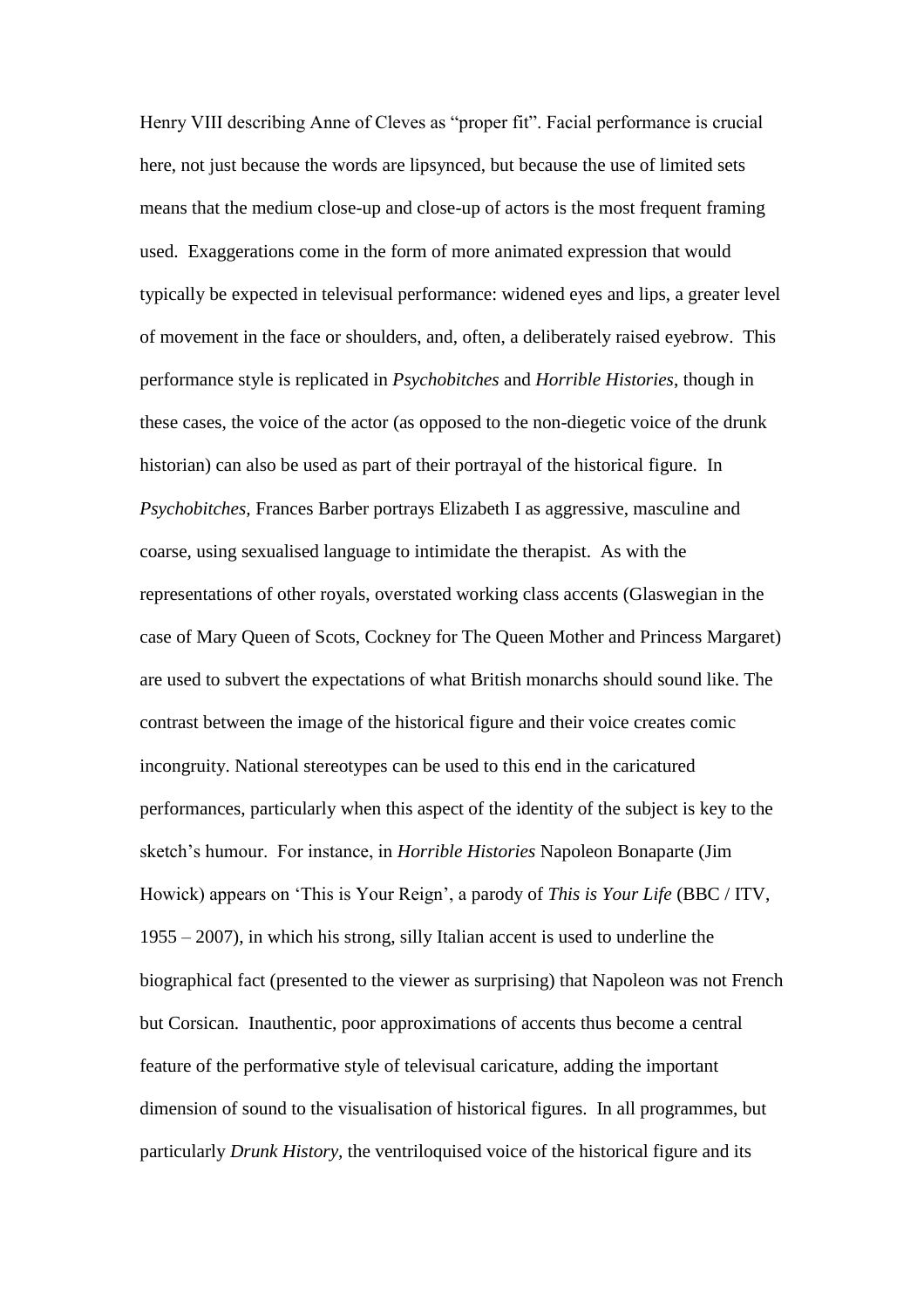ironic contrast with their portrayed image is a key televisually specific aspect of these caricatures.

Alongside their vocal performance, the physicality of the actor is important to the creation of caricature. His or her stature can be used to match certain well-known aspects of the body of the historical figure, as in a relatively short actor portraying the famously (and disputably) diminutive Napoleon in the example above*.* Here the actor's body helps with the quick recognition of the character, alongside costuming and contextualising dialogue. In some cases, the actor's physique is important for the exaggeration function of caricature: for example, in *Psychobitches* 76-year-old actor Sheila Reid portrays ballerina Margot Fonteyn, who the psychiatrist attempts to coax into very late retirement (spoofing Fonteyn's unusually extended career). The aging body is portrayed both visibly, with the wrinkles of Reid's skin emphasised through make-up and lighting, and in the soundtrack, where the sound of joints clicking and a malfunctioning hearing aid dominate over dialogue. Alternatively, the actor's physical appearance may contradict the body of the figure portrayed, as with Katy Brand's performance of Diana Dors*.* Brand's fat body is used to satirise Dors's star image as a British sex symbol by comparison with Marilyn Monroe whom she mistakenly believes herself to be. Here, the actor's physicality aids the distorting function of caricature.

Nowhere, though, is this use of the actor's body to create incongruous representations of famous women more apparent than in drag performance. Drag is used in performances which satirise notions of female beauty. In *Psychobitches,*  biblical princess Salome is portrayed by overweight comedian Johnny Vegas, who speaks in his gruff Mancunian accent with no apparent concession to the fact that the character is a famed beauty. The comedy is drawn from the distance between Vegas's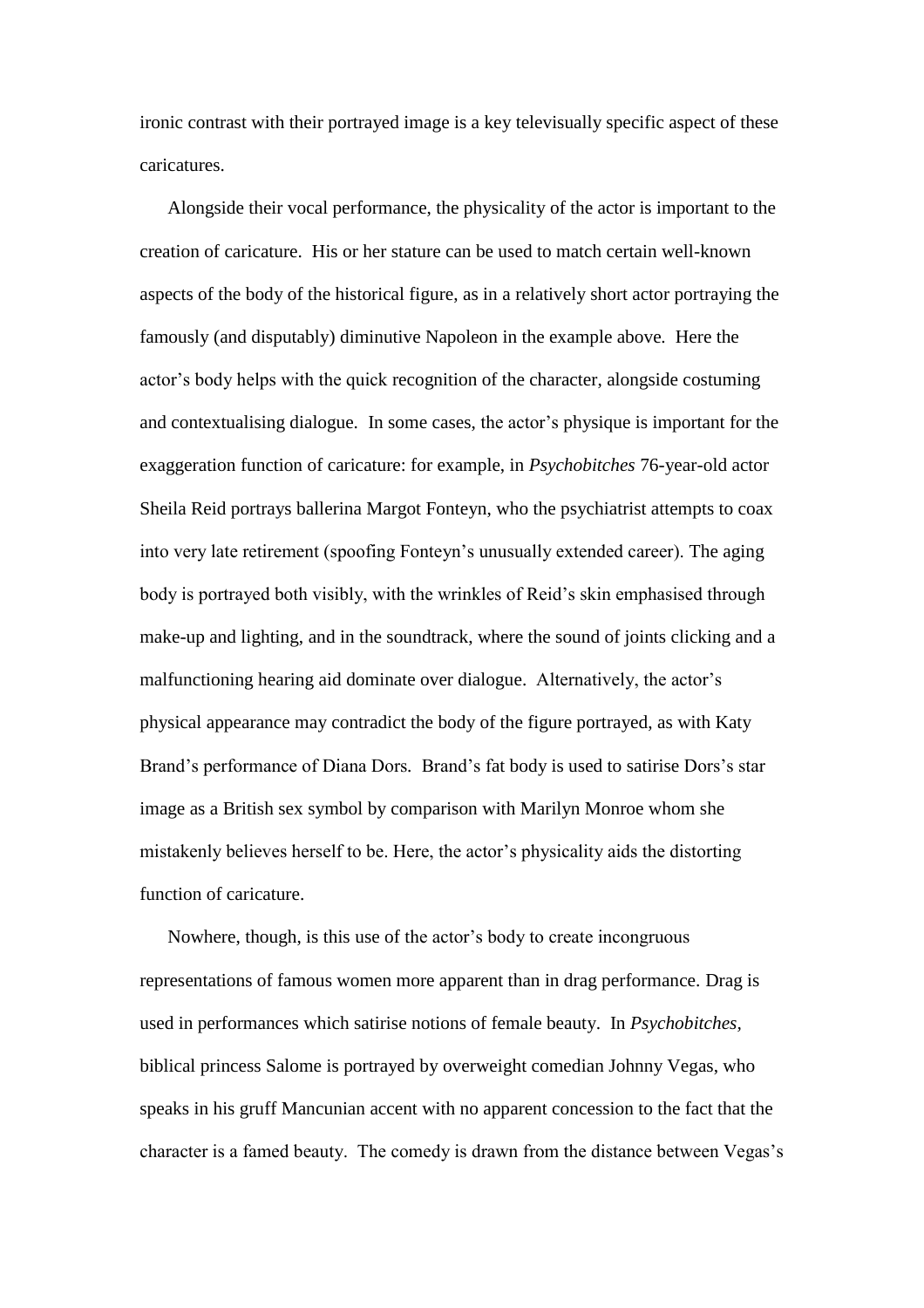image and the mythical seductiveness of Salome. A variation on this joke is made in *Drunk History*, as the story of the famous disjuncture between the portrait of Anne of Cleves and her real appearance is told economically through the choice of an actor (Tony Way) who is not conventionally attractive to portray the queen, underlined by minimal use of make-up and a visible beard designed to deny any marker of femininity. As Ben Poore notes, drag performance in historical comedy is not simply a matter of cheap laughs, but also more troubling in its implications about the 'proper' place for power and influence: 'Men dressing as Queen Victoria not only assign to the monarch a rough, unladylike machismo, but simultaneously take the monarch down the social scale.<sup>'xiii</sup> This applies to other famous and influential women as well, such as Emmeline Pankhurst, portrayed in *Psychobitches* by comedian Ted Robbins as a coarse northerner. This caricature of Pankhurst expands on a truth about her – she resided in Manchester's notorious Moss Side area – and creates incongruity between her origins in this part of the city and her historical importance. The crux of the joke suggests an incompatibility between being a feminist and suffragist and being 'a lady', and between working class identity and power and influence.

In these various examples, the actor's body and voice are used to draw on underlying social stereotypes – of women, the working class, obese or elderly people for shorthand ironic juxtaposition. Stereotypes share with caricature a reputation for crudeness, oversimplification and representational dishonesty. The terms are used interchangeably and often uncritically, as Steve Neale notes of stereotype, to evaluate negatively portrayals in popular culture that decline to depict the complexities of 'real' human lives.<sup>xiv</sup> However, Richard Dyer argues, drawing on the work of T.E. Perkins, that this conception of stereotype underestimates the extent to which a range of social and cultural knowledges must be drawn upon for stereotype to function. xv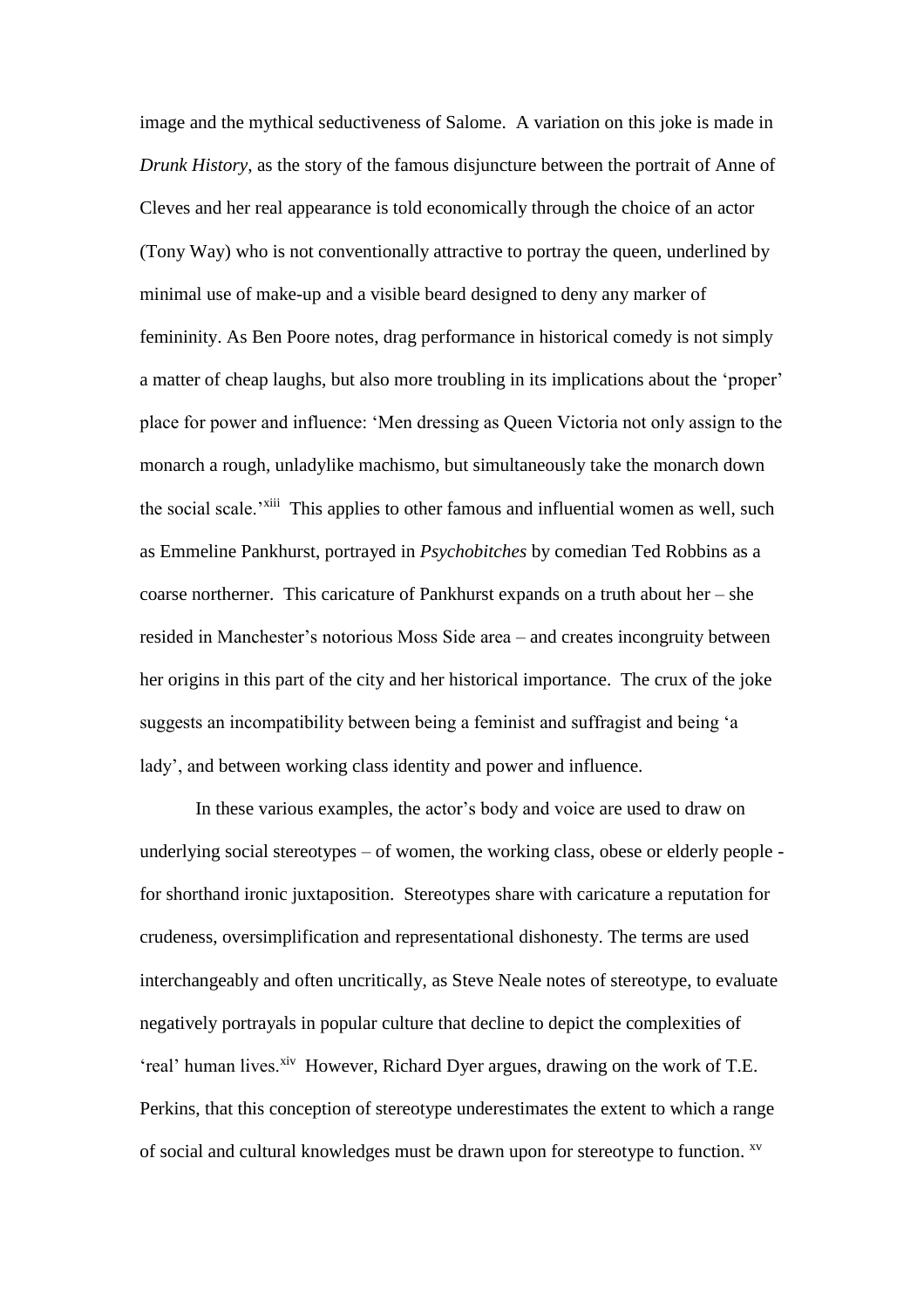Stereotypes and caricatures both work, as Dyer notes, as a form of 'short cut', a means of quick access to a wide range of cultural knowledge which imply more agency on the part of the perceiver than is usually credited in critical analyses of both forms of representation. However, there is certainly a political critique to be made of the use of gendered, national and social stereotypes in such portrayals of historical figures, since, for the jokes to work, there must be a shared underlying assumption that existing hierarchies are neutral and transparent. This arguably undermines the claim of such caricatures to question the status quo; the subversion of the original can have the ironic effect of reinforcing its cultural power.

In this sense, caricature shares with parody an ambivalent politics, as Linda Hutcheon has argued: 'as a form of ironic representation, parody is doubly coded in political terms: it both legitimises and subverts that which it parodies. $x^{vi}$  Simon Dentith similarly notes the dual transgressive and conservative nature of parody, inasmuch as it tends to preserve the forms that it attacks through the continued cultural circulation of those forms.<sup>xvii</sup> The paradoxical character of caricature suggests that it performs a similar cultural function. Even while caricature may distort the image of the portrayed figure, it relies upon – and thus extends – preexisting recognition of and knowledge about that figure. In this sense, as Hutcheon notes of postmodern parody, it is a 'a kind of contesting revision or rereading of the past that both confirms and subverts the power of the representations of history.'<sup>xviii</sup> Given close familial relation between parody and caricature, it is unsurprising that parodies play an important part in these historical comedies, as can be seen in the examples of the Thatcher and Davies/Crawford caricatures in *Psychobitches*. Caricatures are used as part of parodies to lend contemporary resonances to the portrayals of historical figures. *Horrible Histories* utilises popular music parody as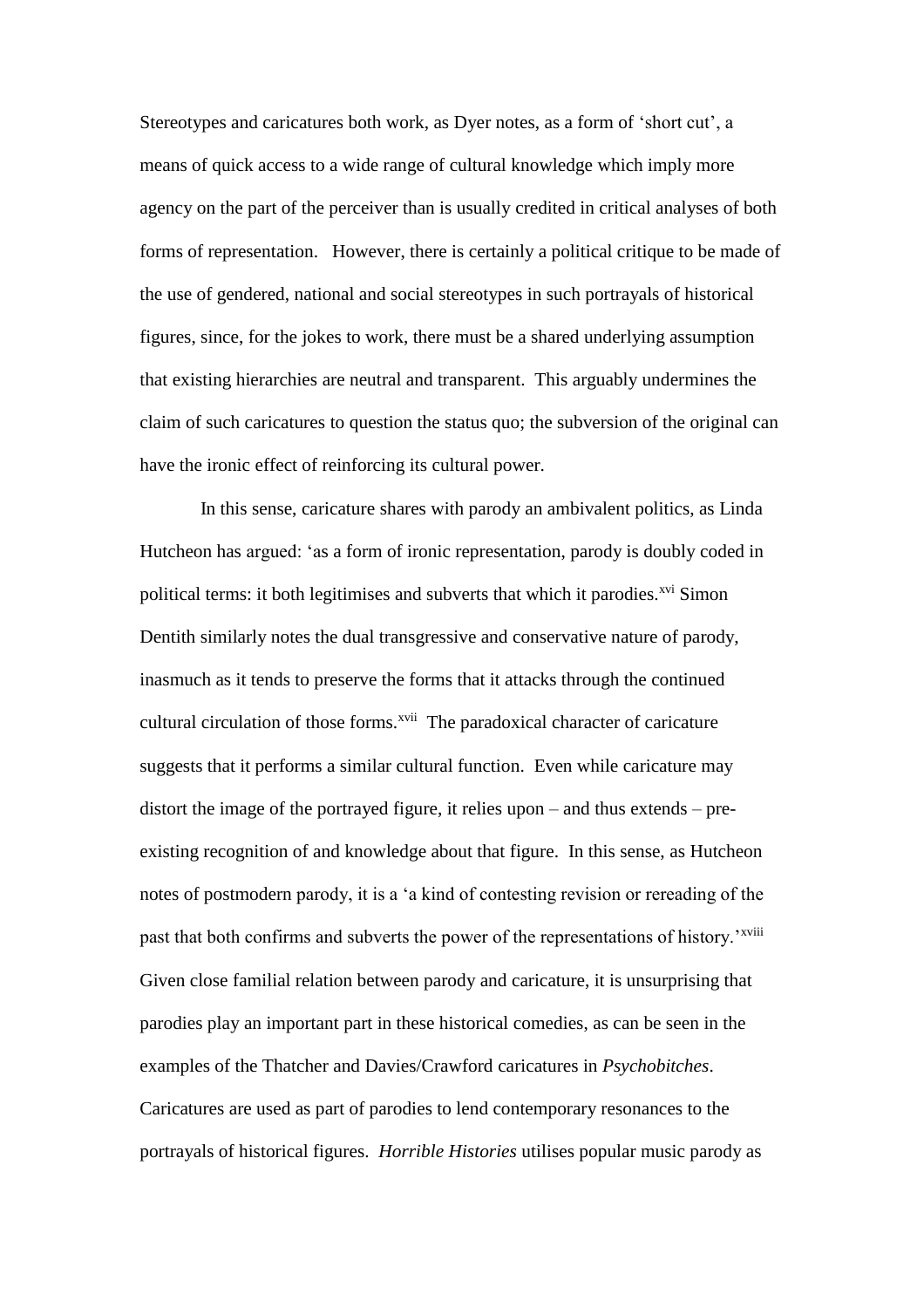one means of creating such connections: the four King Georges' histories are potted into a boyband ballad, Mary Seacole's story is told through a pastiche of Beyoncé's 'Single Ladies', or Charles Dickens's biography is summarised in the style of The Smiths, with Dickens recast as Morrissey. Facts of the difficult early life of Dickens are alluded to in the song, which pastiches 'Heaven Knows I'm Miserable Now'. For a viewer with enough familiarity with the miserablist style of both Dickens and Morrissey, the conflation of these two figures combines pleasurable recognition with irony. Intertextual referencing in historical comedy establishes humorous relationships between present and past, granting the 'levity that gives us the freedom to move backward and forward in time and to transcend barriers between eras'.<sup>xix</sup> Such freedom is invoked too in the caricatured performance of historical figures.

The costuming, make-up, performance style, editing structure and intertextual referencing of these caricatures lend them their televisual specificity. In each case, though, they draw upon (or help to construct) knowledge of the portrayed historical figure. Whether the culturally circulated knowledge of the figure will be re-asserted or undermined in the caricature depends upon the extent to which the pleasure is drawn from recognition or distortion. But in all cases, the active contemplation of the viewer is relied upon to create the ironic connections between what is known of the 'real' figure and their exaggerated portrayal.

#### **Recognition: Television, Caricature and Critical Historiography**

The use of intertextual referencing described above as part of the pleasure and function of historical caricatures suggests strongly the requirement of some preexisting knowledge on the part of the viewer for distorted recognition to function, and certainly for caricature to achieve the status of Rhodes's 'superportrait'. However, particularly in the case of *Horrible Histories'* child viewers*,* it is problematic to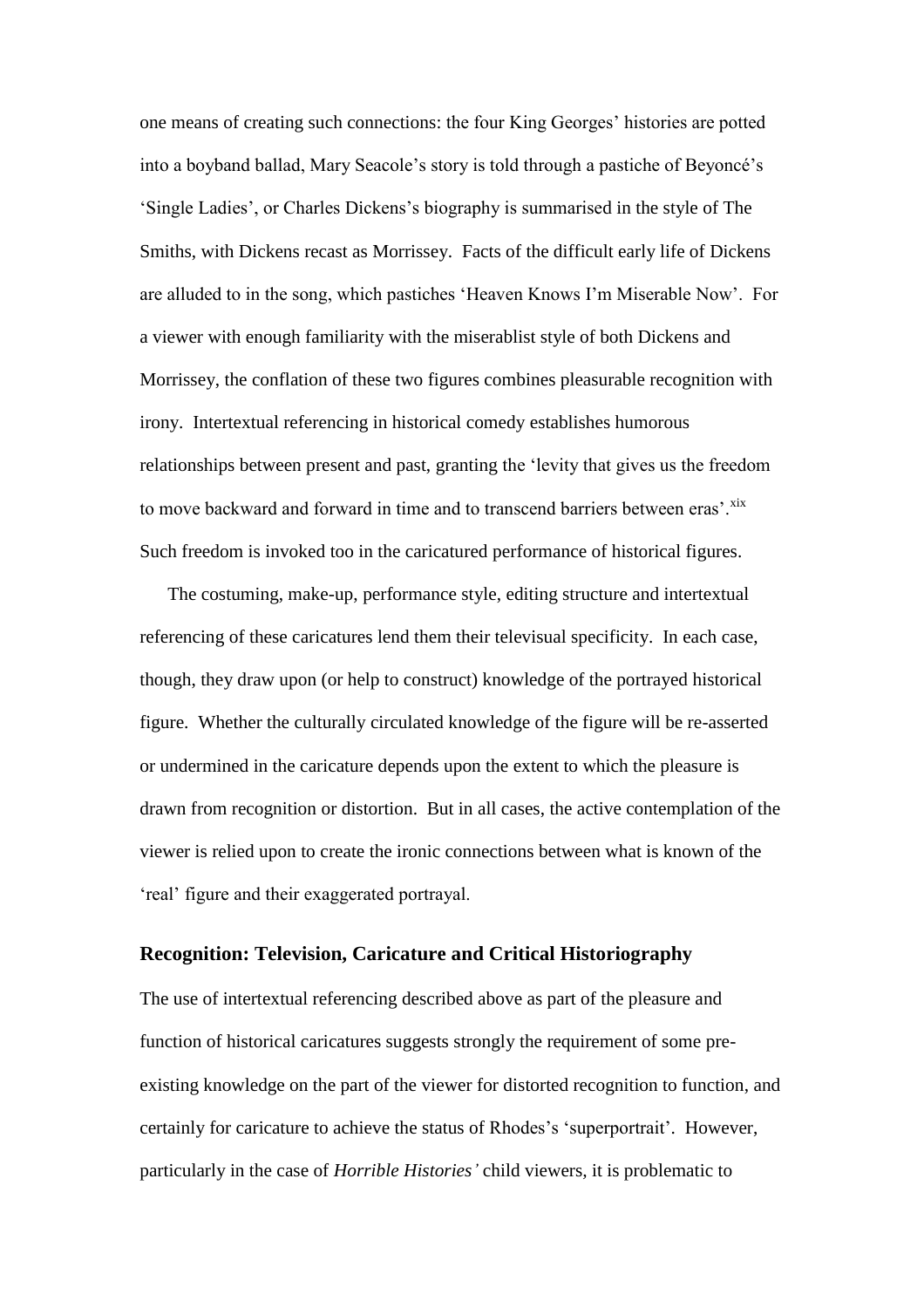assume that such knowledge will be shared universally. Indeed, as Griffin notes of satire, 'even when a satirist appears to "refer" to historical events or persons, the reader does not always make the identification.'<sup>xx</sup> There is an ever-present threat in the caricature of non- or mis-recognition. Using the above example of popular music parody in the show, we can question the extent to which a child viewer of the 2010s can be expected to have sufficient knowledge of the music of the 1980s for the Morrissey allusion to work for them. Surprisingly, then, executive producer Richard Bradley, stated that the writing team 'realise[d] that it had to be written 100% for children and not have knowing references aimed only at adults'. <sup>xxi</sup> His use of the term 'knowing' is noteworthy in this context, as it is used pejoratively to refer to a kind of self-satisfied mode of reception, in which the viewer's intelligence is flattered by multiple layers of intertextual referencing. Linda Hutcheon uses the term more positively to describe the viewer of media adaptations:

The term "knowing" suggests being savvy and street-smart, as well as knowledgable, and undercuts some of the elitist associations of the other terms [learned or competent] in favor of a more democratizing kind of straightforward awareness of the adaptation's enriching, palimpsestic doubleness.<sup>xxii</sup>

She argues that adaptations are experienced differently by knowing and unknowing audiences, that experiencing adaptations *as an adaptation* allows the adapted text to 'oscillate in our memories with what we are experiencing'. XXIII Though Hutcheon's work on adaptations specifically discounts parody and pastiche (and we could say, by extension, caricature), her concept of the 'knowing' audience can be used to discuss the distorted recognition of the caricature. 'Knowing' here has a double meaning: not only is this an epistemological issue, but also one of disposition, an expected stance of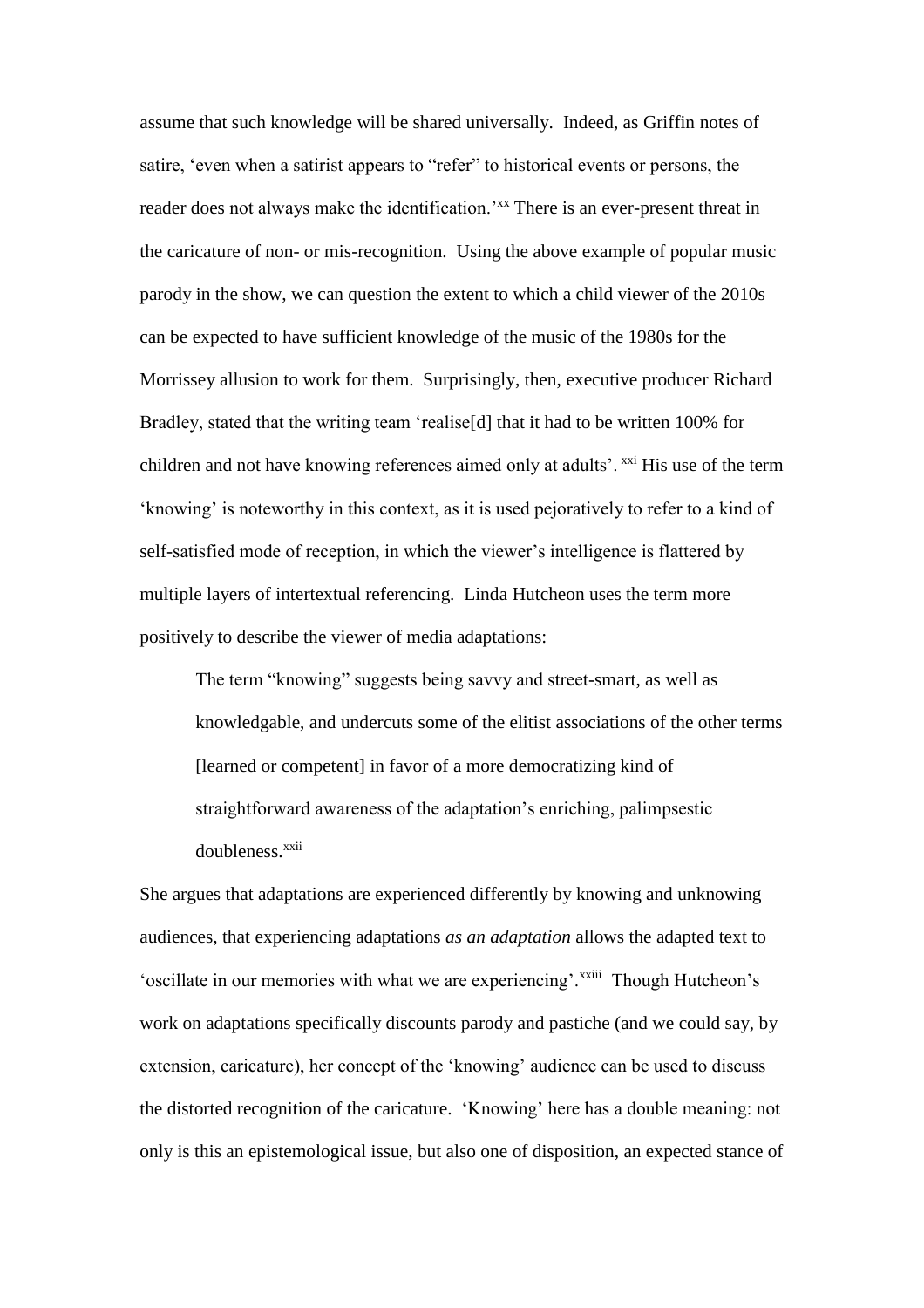critical distance from the material viewed. Both senses of 'knowing' will be now be considered in a discussion of televisual caricature as part of the repertoire of postmodern historical representation.

The 'knowing' viewer, in terms of an expected disposition of detachment and scepticism, is addressed in a number of ways in each programme. These can be structural devices that are commonplace in both comedy and postmodern media. In *Drunk History*, the actors lipsyncing the lines of the drunk comedian frequently break the fourth wall, looking to camera and sharing with the viewer a moment of silent judgement of the drunken narrator. This is a literal 'knowing' look, a shared moment which disintegrates any trace there might be in this programme of willing suspension of disbelief in favour of an askance view, crucial for the comedic function of the sketches. A similar device is also used in *Horrible Histories,* where characters will often break from their sketch to comment to camera about what is taking place. The historical caricature is also sometimes used to present quiz questions to the viewer, in a form of direct address. This halts any illusion of temporal specificity, fixing the historical figure firmly in the televisual context, and once again performing that anachronistic function which is typical of self-aware historical comedy. In *Psychobitches,* this 'knowing' gaze is implicated often, for example, in a very short sketch in which Princess Diana (Jack Whitehall) arrives at the door to the office of the therapist, her eyes cast downward in the manner made famous in her television interview with Martin Bashir. The therapist looks at her watch, quizzically, then back at Diana, who says only two words: 'Too soon?' Of course, this is a metacommentary on the media discourse around Diana; her posthumous sanctification has rendered her an apparently unfit figure for caricature. The sketch depends on knowledge of this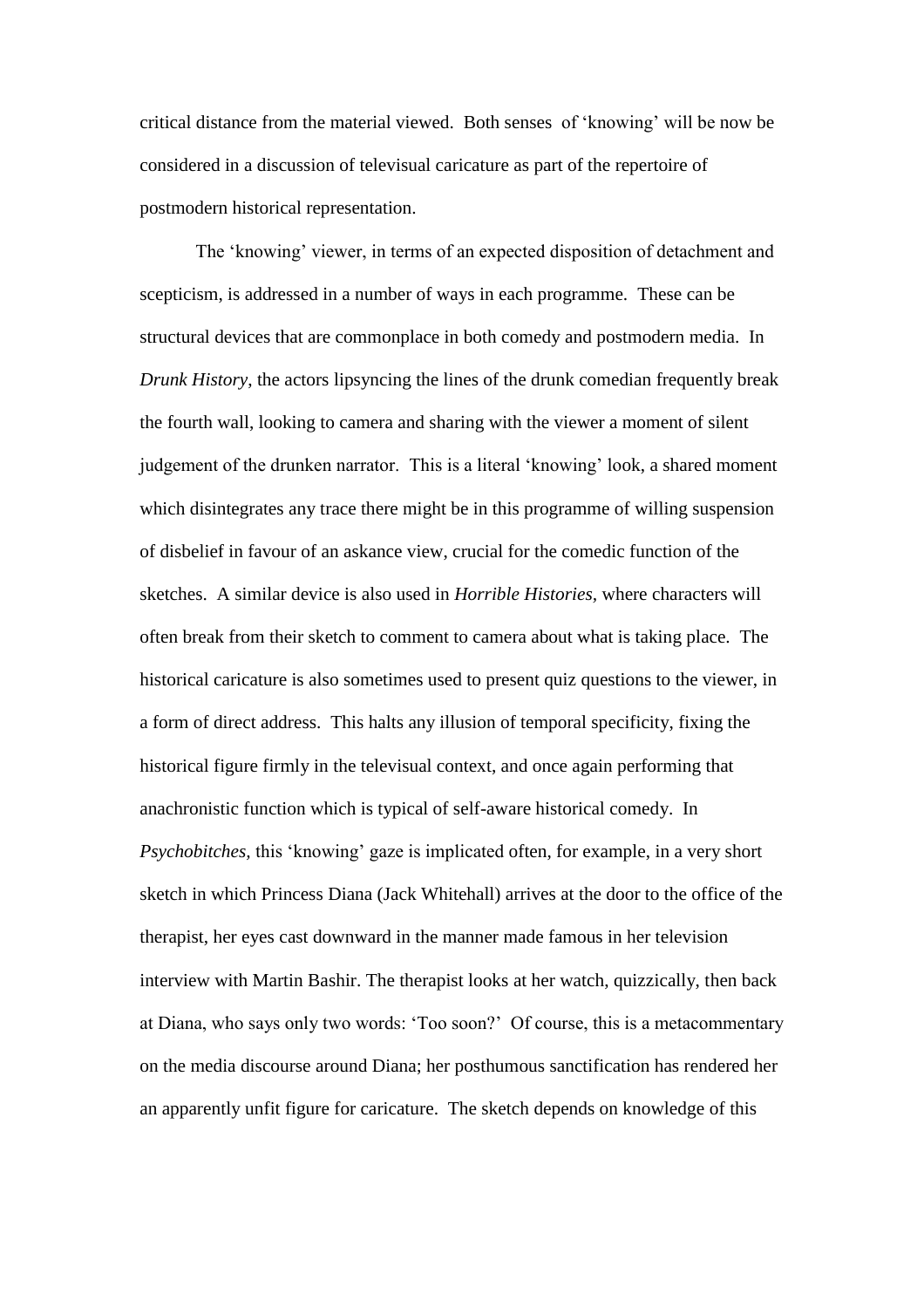historical and medial context for the functioning of the joke, as well as the shared disposition (of sceptical distance) towards the cult of Diana.

Caricatures depend more than other forms of representation on Gombrich's 'beholder's share', the activity of the perceiver that draws on the sum of their cultural knowledge. This recognition function is implicated in the effectiveness of the caricature, since, as Gombrich and Kris note, it 'reveals its true sense to us only if we can compare it with the sitter, and thus appreciate the witty play of "like in unlike".<sup>'xxiv</sup> Only for the viewer with such familiarity with the original figure being portrayed could a caricature work as a 'superportait', requiring a level of collusion between perceiver and image producer. Hutcheon acknowledges the threat of 'elitism' and 'lack of access' in postmodern parody, precisely the kind of potential exclusion forced by the lack of recognition of the subject of caricature. She notes that 'is the complicity of postmodern parody – its inscribing as well as undermining of that which it parodies – that is central to its ability to be understood.<sup>'xxv</sup> Although each of our texts is positioned in relation to niche audiences in complex ways (*Horrible Histories* speaks broadly to a child, or at least 'family' audience, *Drunk History* is transmitted on narrowcast channel Comedy Central UK, *Psychobitches* is a flagship original programme for the 'elite' pay-TV channel Sky Arts), the televisual medium demands a level of transparency that tends to work against such address to a 'closed' reading group.<sup>xxvi</sup> To this end, paratextual framing devices are utilised to facilitate such recognition in each programme, drawing on television's specific stylistic possibilities and conventions to convey necessary contextualisation for the short sketch.

*Psychobitches* employs two strategies for contextualising the subjects of the sketches sufficiently that they can be recognised. The first is the simple use of brief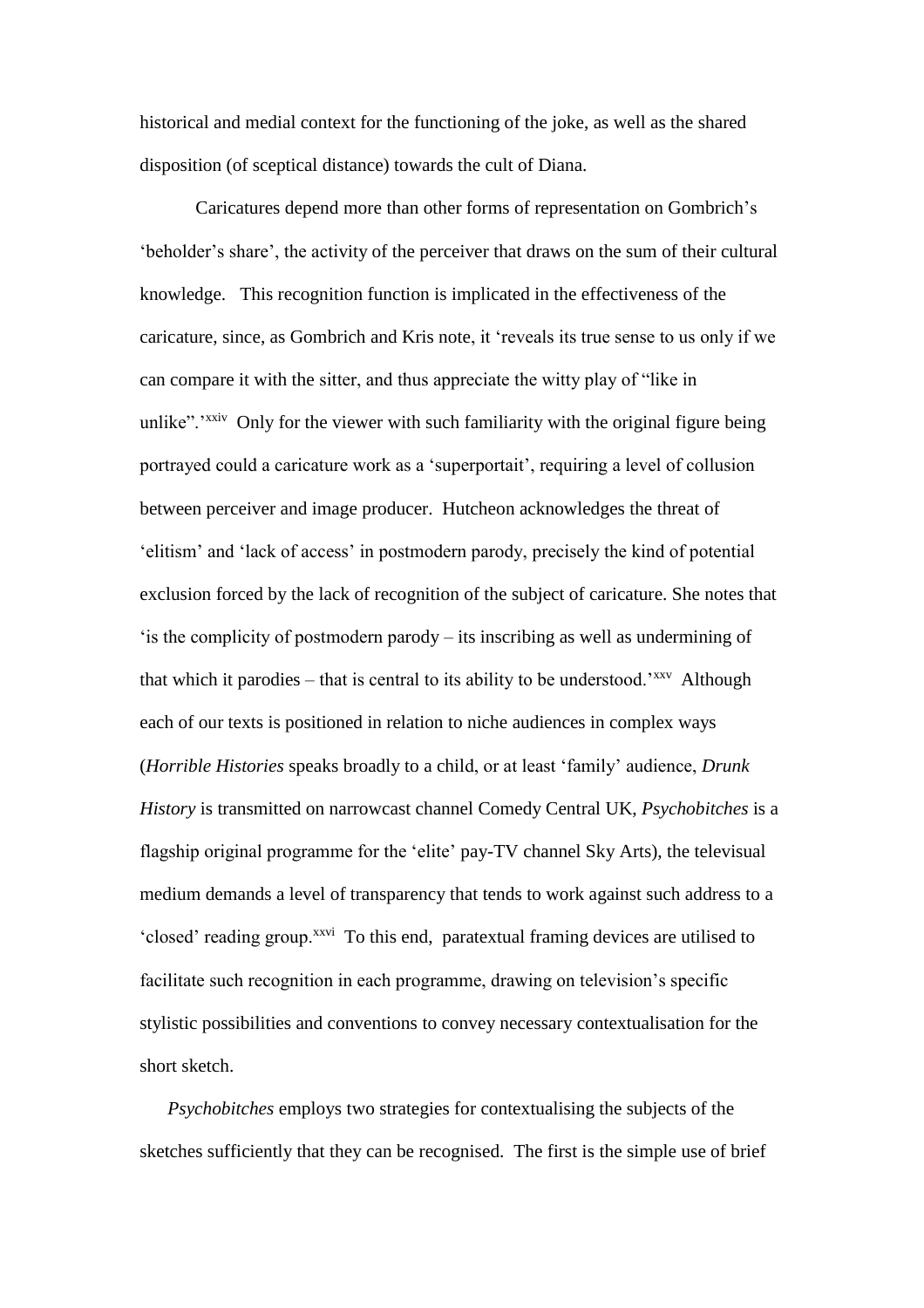close-ups of the psychotherapist's diary to announce who will be the subject of the ensuing sequence. This is an efficient means of setting up expectations drawn from the cultural associations with the famous subject that are to be undermined or exaggerated in the caricature. The second strategy is to use the therapist's dialogue is used to provide key details of the 'patient's' biography, usually framed vaguely within a therapeutic discourse that draws attention to their parentage, childhood or traumatic events from their life. The therapy setting of *Psychobitches* suggests that superficial 'knowledge' about a subject is inferior to the internal 'truths' of a psyche, in a mirror of the role of the caricature of externalising such inner 'truths'. The therapist is endowed with a privileged relation to truth in the programme, both historical and psychological, since she sees clearly facts about her 'patients' that they are unable or unwilling to see themselves. This both aids recognition of the caricatured figure and sets up the punchline for jokes. It is particularly useful when the subject is not perhaps especially well known, as in the example of a sketch about Hildegaard von Bingen (Michelle Gomez). The therapist outlines the reasons why the medieval composer, polymath and nun who was passed over by the Catholic church for sainthood for nearly 800 years, may have some unresolved anger. This rather lengthy summary of Bingen's biography is delivered in a series of shots of the therapist and reverse shots of Bingen, in which she calmly listens to the litany of her achievements in an upright, poised posture, a reversal of the regular joke structure of the programme outlined above. This prepares the punchline, the answer to the question of how she feels about the Church, to which Gomez sings "fuck them" beatifically in the plainsong style of Bingen's compositions. The dialogue sets the behaviour of the subject as incongruous with the expectations of the historical figure.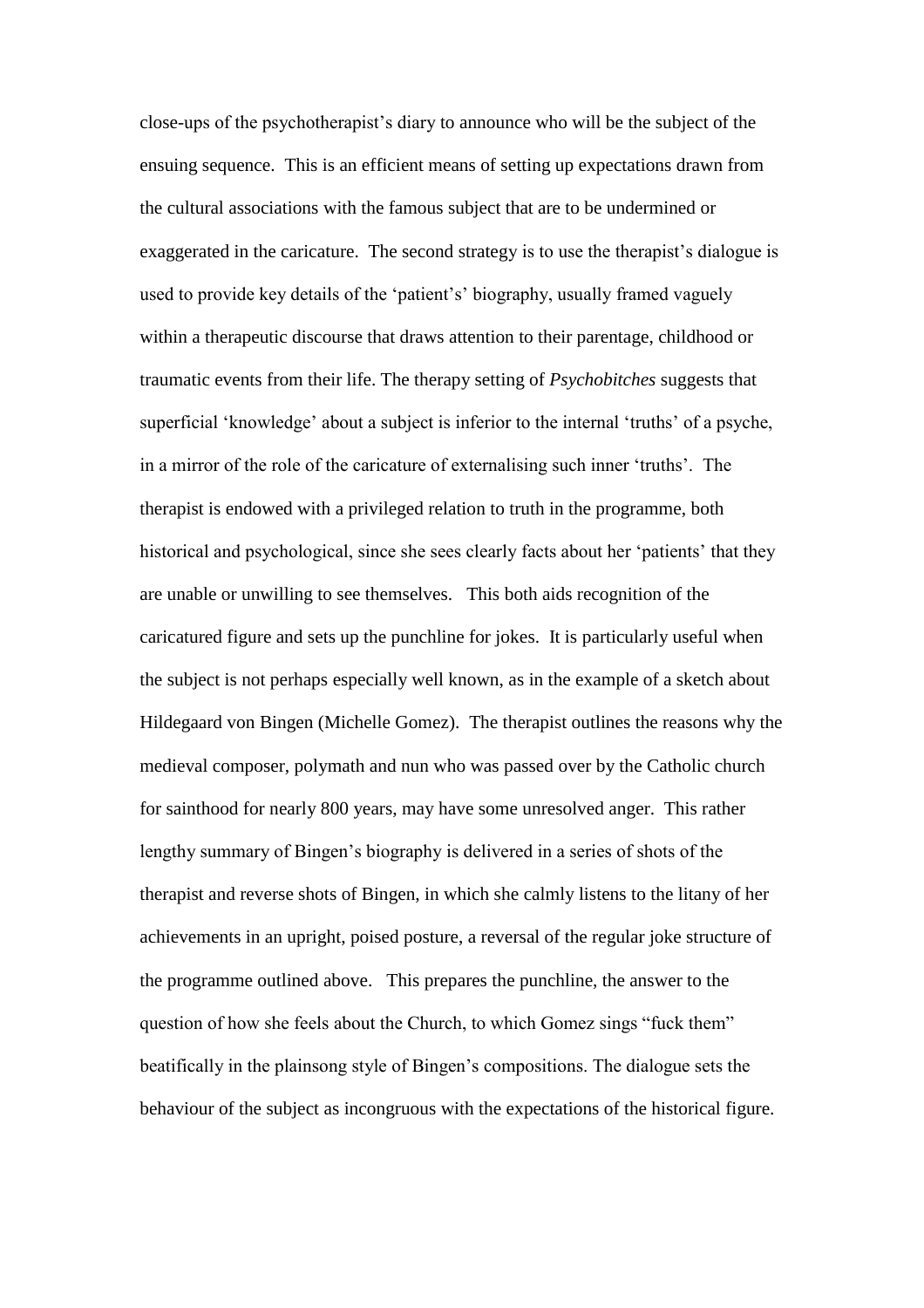*Horrible Histories* uses an on-screen graphic that explicitly confirms or denies the truth claims of the sketches that are being performed. A puppet rat called Rattus Rattus appears on screen during sketches with a sign that tells the viewer that what they see is 'true', and occasionally also admits that the performed actions are simply 'silly'. Rattus Rattus is also used to link different sketches in short segments where he directly addresses the camera, delivering short snippets of factual information like dates or brief descriptions of historical events or people. Like *Psychobitches's*  therapist, Rattus Rattus has a privileged relationship with truth, and is used as the arbiter for the audience between the exaggeration and reality. He remediates the voice of the author in the original children's books, which encouraged readers to take a sceptical view of historical knowledge and to consider historical subjects with empathy as well as critical distance. The use of a puppet rat to perform this role in the series is significant inasmuch as it reduces the reliance on an omniscient 'narrator' or the imposing figure of the (white male) historian.

*Drunk History's* structuring joke, that inebriated comedians are in 'charge' of the historical story under scrutiny, provides in itself a context in which historical figures are likely to be exaggerated in the narration. The programme therefore begins with a text and voiceover disclaimer (by comedian Jimmy Carr) that asks the viewer to apply discretion in terms of their acceptance of the historical 'knowledge' that will be imparted throughout:

"The following stories are all based on genuine historical events. However, the comedians telling the stories are drunk, so the facts may have been embellished." The effect of this disclaimer is not only to discredit the 'historians'' voices on the programme, but also to warn that the re-enactments that are displayed should be viewed critically. This draws on and undermines a familiar convention from factual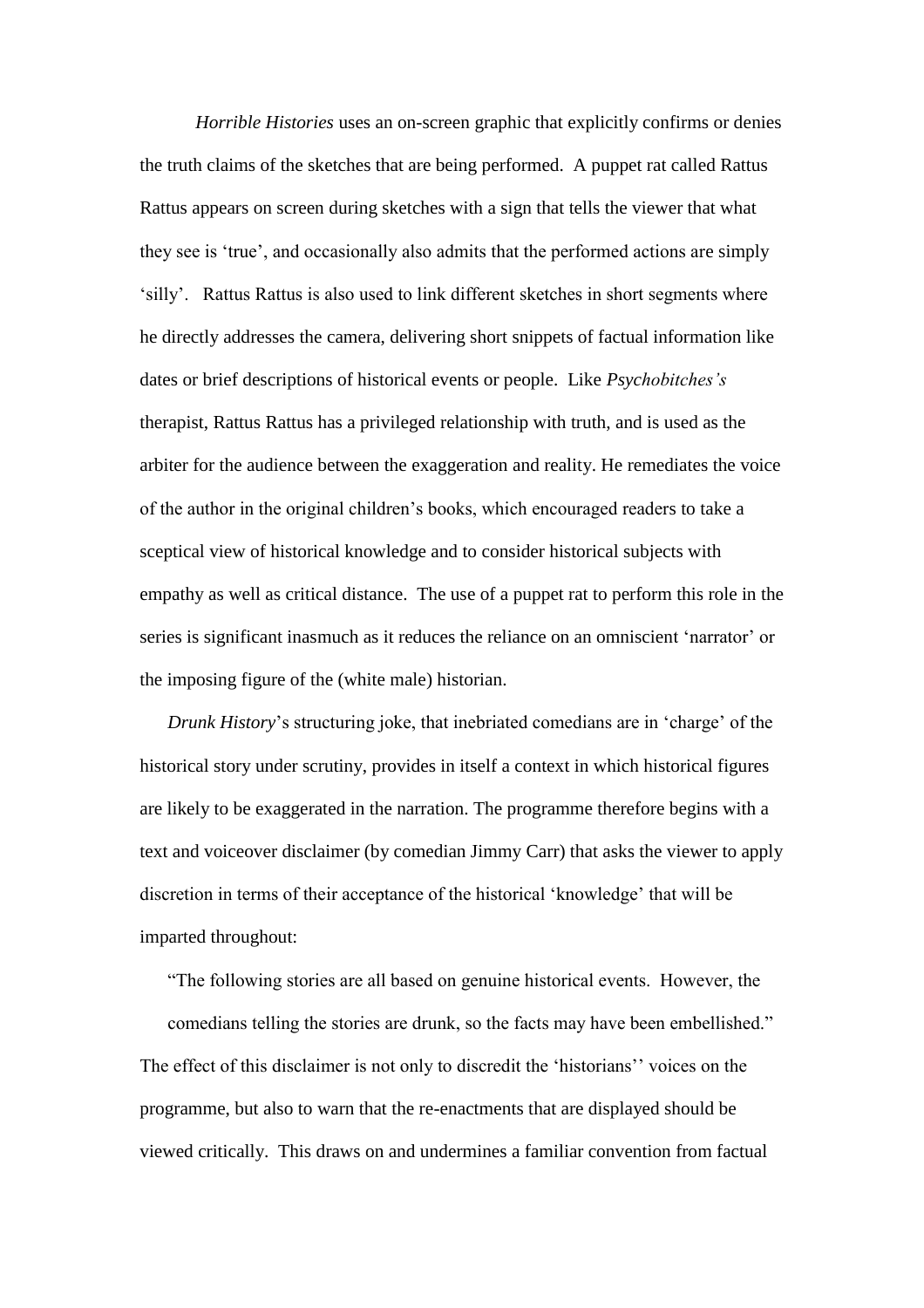television that in ordinary context is used to gain (or, perhaps, gainsay) the trust of the viewer. Undermining this trust pact in the context of *Drunk History* is a means of enhancing the comedy, as well as demonstrating that the portrayals of real people in the programme should be questioned, and will be exaggerations rather than truthful or mimetic impersonations. The programme parodies the underlying syntax of television history programmes in John Corner's 'commentary', 'presenter' and 're-enactment' modes.<sup>xxvii</sup> Apart from linking segments voiced by Jimmy Carr, the voice of the 'historian(s)' is the only dialogue heard on the soundtrack, an echo of the authoritative 'commentary' delivered in history documentary. The show's narrative structure oscillates between the previously mentioned lip-synced re-enactments and shots of the 'historian' at repose in a softly-lit study, piles of books and desks visible in the background in a mise-en-scene that mirrors the kinds of settings commonly chosen for presenter-led histories. Caricatured performances in the re-enactments are thus complemented by the textual and paratextual structure of the series, one which borrows the grammar of television history programming to undermine it parodically.

Among historians and media professionals, there exists considerable anxiety around historical programming, particularly in its ability to retain accuracy and nuance in its presentation for the medium, as Steve Anderson notes:

There is remarkable consensus among both historians and media critics regarding television's unsuitability for the construction of history… TV, so the argument goes, can produce no lasting sense of history; at worst it actually impedes viewers' ability to receive, process, or remember information about the past.<sup>xxviii</sup>

Erin Bell and Ann Gray suggest the source of much of this consensus is that television's putative entertainment role tends to militate against the kinds of history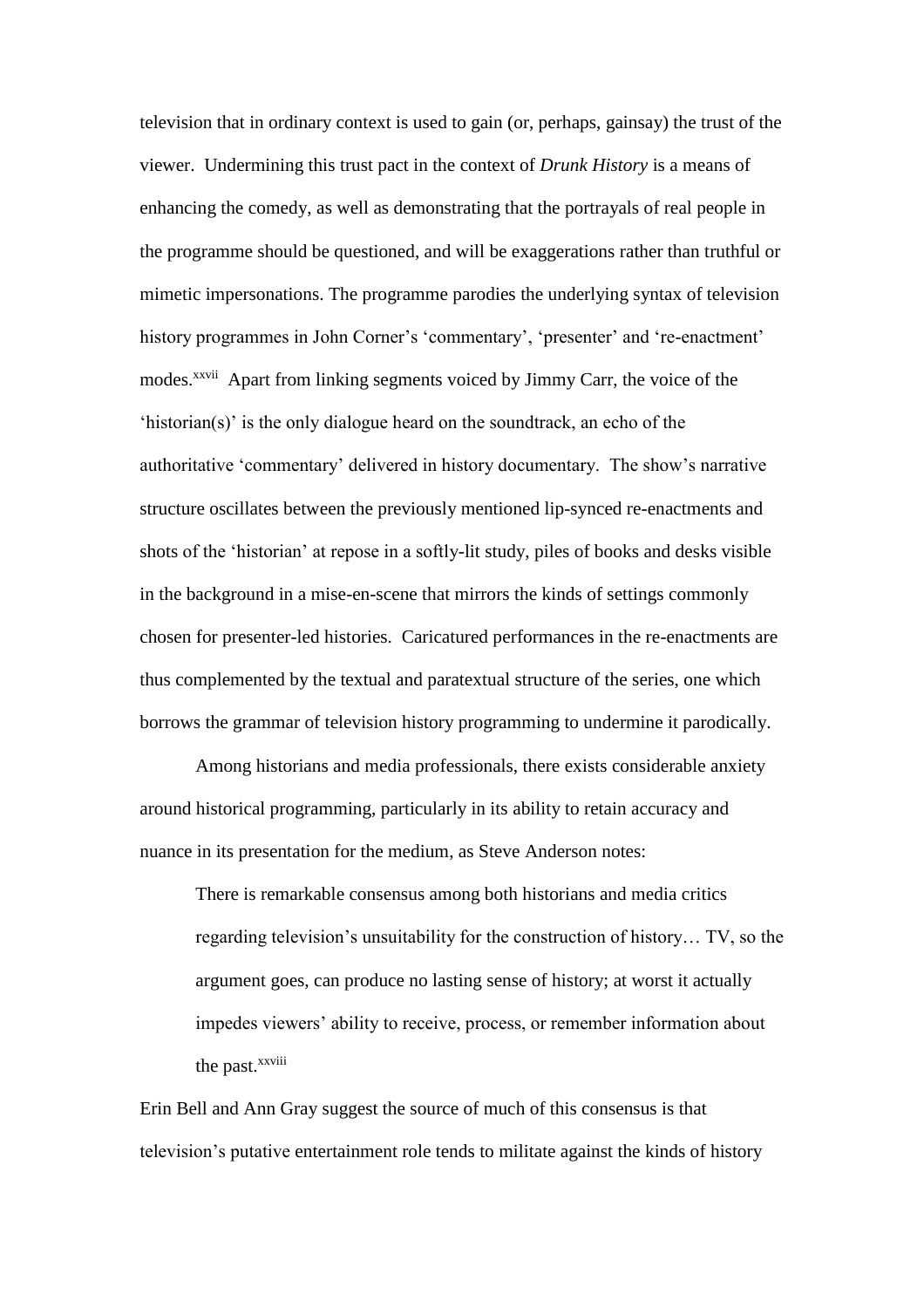storytelling of which historians would generally approve. At the same time, however, historians have recognised the potential of television as an instrument for the dissemination and promotion of historical ideas, and 'are keen for people to be more engaged by television history programming as a route into a broader interest in, and critical appreciation of, the past. $x$ <sup>xxix</sup> Such critical understanding may not be best served in the kinds of strongly authored, personality-led documentaries which currently predominate history programming on British television, since, as Bell and Gray argue, these are a particularly 'closed' way of telling.<sup>xxx</sup> In their play with not just history itself, but with the way in which history is mediated for television, these historical comedies, offer an antidote to such closure. Historical caricature thus not only diminishes the power of the historical figure through abject, grotesque representation; it also undermines the authority of the conventional means by which contemporary television viewers receive historical information.

Comedy's often theorised function of contained subversion is utilised to draw into question the typical modes by which historical storytelling is delivered on television. As Barbara Korte and Doris Lechner note, one of the effects of historical comedy is to encourage a critical view of historiography, to offer the audience an opportunity to look askance at hegemonic historical narrative.<sup>xxxi</sup> Marcia Landy describes this as 'counter-official historicizing'. xxxii Not only are alternative (fictional) historical stories being offered, but turning the comedic lens on historical events suggests that the narrativisation of history should be questioned. Historical comedy and caricature, then, share the effect of using ridicule to critique, question or undermine both those in power and the underlying structures that support the wielding of that power. *Horrible Histories* as a whole media text is predicated on encouraging critical historiographical reading in the child reader: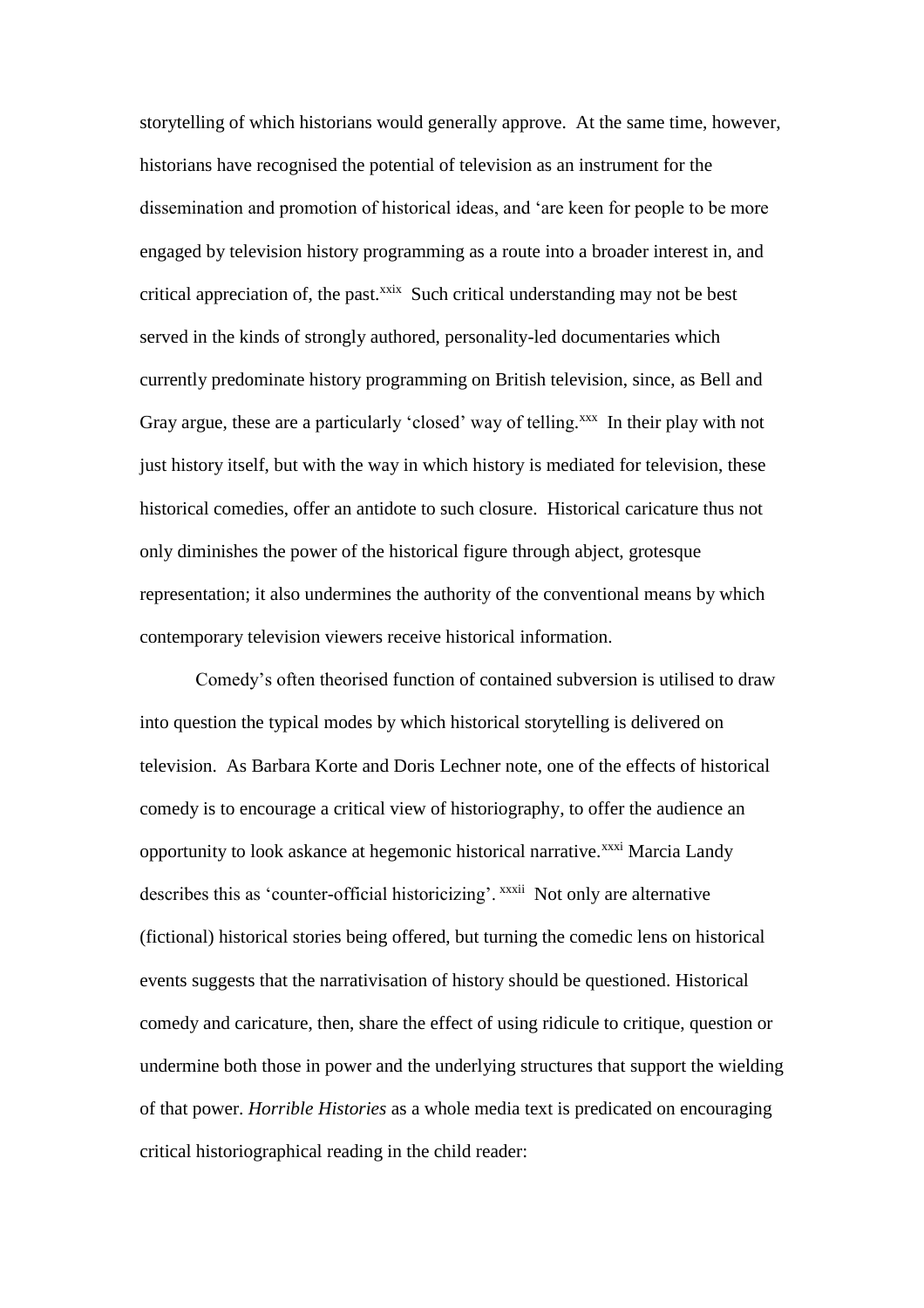A noteworthy feature of the series is its recognition of the disputed nature of historical knowledge. Readers are alerted to the fact that the past can be interpreted in different ways – something which historical documentaries often fail to do.<sup>xxxiii</sup>

Indeed, often the entire purpose of sketches in the series is to remind the viewer of how certain histories become distorted then privileged through diachronic cultural circulation. In one such skit, the ghost of Richard III (Jim Howick) appears before William Shakespeare (Matthew Baynton) to repudiate the factual inaccuracies through which the play defames him. He begins by disputing the famous physical traits of the Shakespearian king – the limp, hunchback and withered arm. Shakespeare admits to constructing a physiognomical caricature of the king, arguing that these are symbolic and that Richard was 'evil'. Richard's ghost wields historic fact against the 'evidence' Shakespeare offers to support his characterisation, such as his supposed murder of the Duke of Somerset who died when Richard was three years old. This is supported by onscreen overlaid signs which assure the viewer that 'The Ghost is Right'. Through sketches like this, the series points to the ways in which historical knowledge can be distorted through fictionalisation and caricature, though stopping short of explicitly acknowledging the irony of this attitude in a programme that does precisely that. In other words, the programme both addresses and works to produce the kind of detached or 'knowing' viewer discussed above.

Moving image historical representation of course also has its part to play in this distortion of historical knowledge. As Korte and Lechner argue, comedic histories on film and television have a formational effect on the public's memory, and can shape perceptions of historical actors in much the same way as Gombrich argued that caricatures can reshape perception of a caricature's 'victim':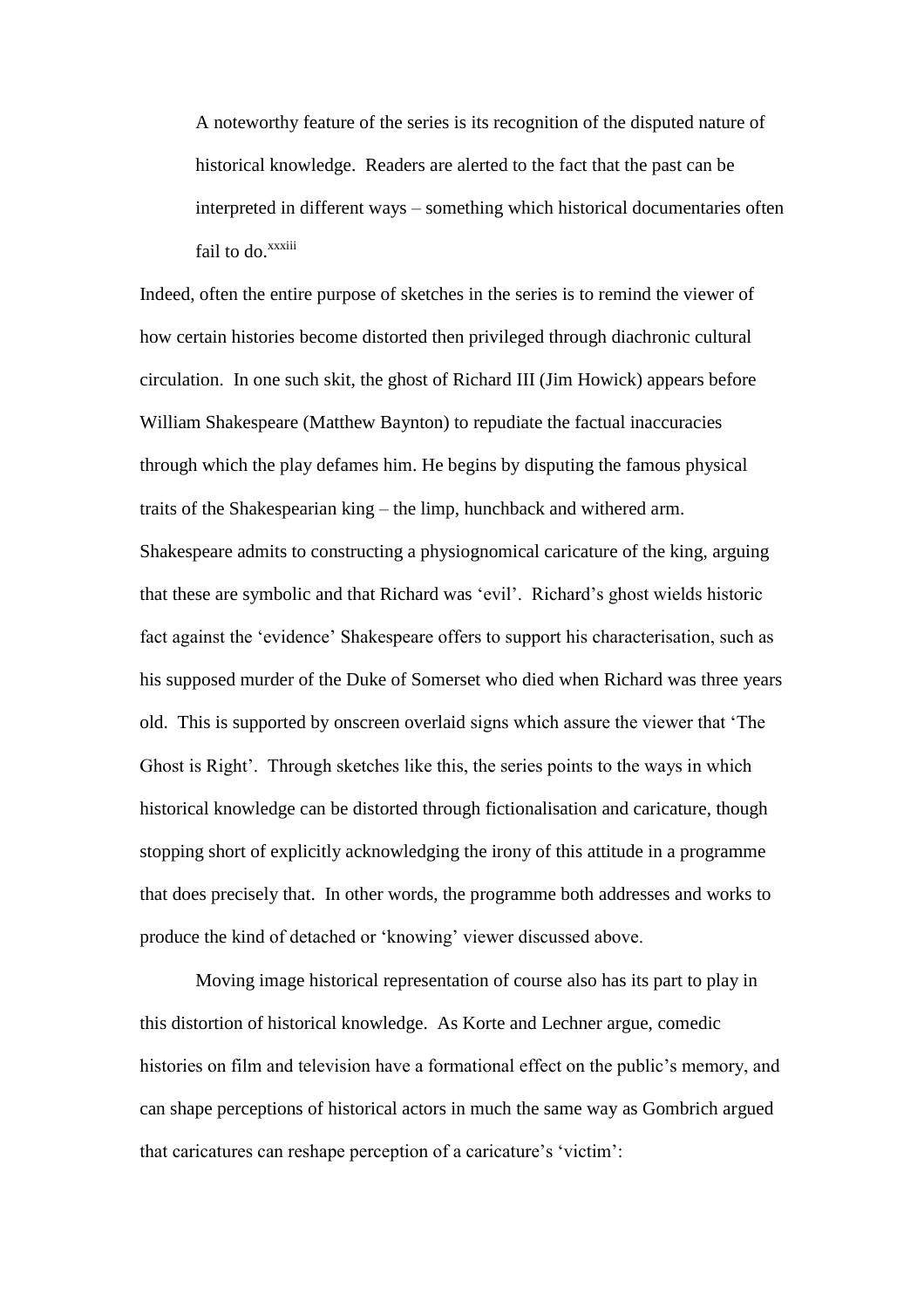because his picture is linked inseparably in our minds with the caricature we have seen. We have been taught by the artist to see him anew, to see him as a ridiculous creature.<sup>xxxiv</sup>

Here, televised caricature engages in the contradictory construction of what Anderson calls 'popular memory', the culturally shared sense of history that includes both official and 'counter-official' histories.<sup>xxxv</sup> For example, *Horrible Histories*' Elizabeth I – bad-tempered, spoiled and childlike - borrows extensively from Miranda Richardson's mercurial Queenie in *Blackadder.* Rather than returning to the 'official' historical record of the Queen's temperament – which the programme explicitly reiterates is unreliable - *Horrible Histories* uses a shorthand intertextual reference to relate the portrayal to the most accessible comedic performance of Elizabeth in popular memory. This lends some credence to John Corner's argument that 'keeping popular factual accounts, and popular interpretation, entirely free of the densely imagined fictions that now inform and misinform our sense of the past has always been impossible.<sup>'xxxvi</sup> However, as Jerome de Groot has noted, there is not universal acceptance of the popular memory paradigm within historiographical study. Some historians have viewed the televisual caricature available in *Blackadder* negatively, as it has perpetuated popular myths around certain historical figures such as Field Marshal Haig: 'The show was being used as evidence in a historiographical debate, demonstrating the increasing influence of popular culture on historiography.<sup>\*\*\*\*\*\*i</sup> The negative view here is tantamount to an anti-postmodern stance, opposed to the 'gleefully postmodern' historical television comedies including *Horrible Histories*  and *Psychobitches* on which, as James Leggott notes, *Blackadder* is a clear influence*. xxxviii*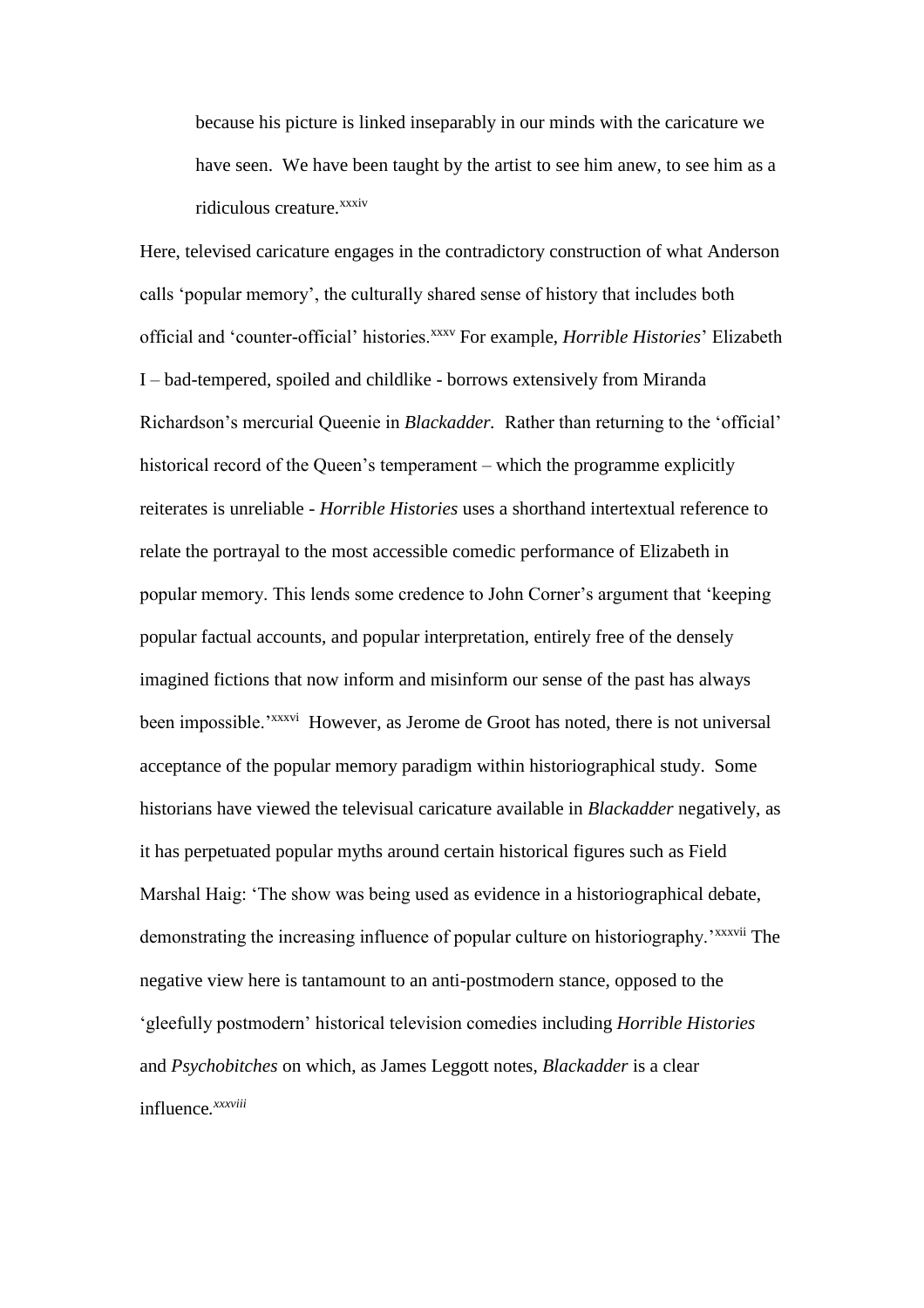The programmes under scrutiny here may indeed be seen as the kinds of 'detotalizing' representations that Hutcheon sees as typical of postmodern history: 'what has surfaced is something different from the unitary, closed, evolutionary narratives of historiography as we have traditionally known it.' xxxix The sketch format of these series insists that they focus on the episodic (or even microepisodic) events from history rather than the long-form historical narrative, thus they work against the kind of teleological historical narrative familiar from more conventional historical programming (and broader traditional historical discourse). Consider the therapist's waiting room in *Psychobitches,* or the Grim Reaper's queue of corpses in *Horrible Histories'* 'Stupid Deaths' sketches*:* here, figures from across time and space are given a context in which they are brought together against the logic of history. The comedic representation of such figures through caricature enable these representations to function within a sketch comedy – we need only recognise who they are to see that they do not belong together, and revel in their ironic juxtaposition. Caricature is little discussed as a mode of postmodern representation, but as this article has considered, it shares with other forms like parody and satire the ambivalent oscillation between conservatism and transgression, the ability to re-assert as well as undermine preexisting knowledge, and the pleasure of distorted recognition. When used in the context of historical television comedy, performed caricature operates in complex ways to amuse a 'knowing' viewer.

## **Conclusion**

I began this essay by positing that the central pleasure available in the (televisual) historical caricature is that of 'distorted recognition'. The essay traces a path that first analyses the form and function of the 'distortion', through costuming, performance style, dialogue and other televisual markers, and then considers the broader meaning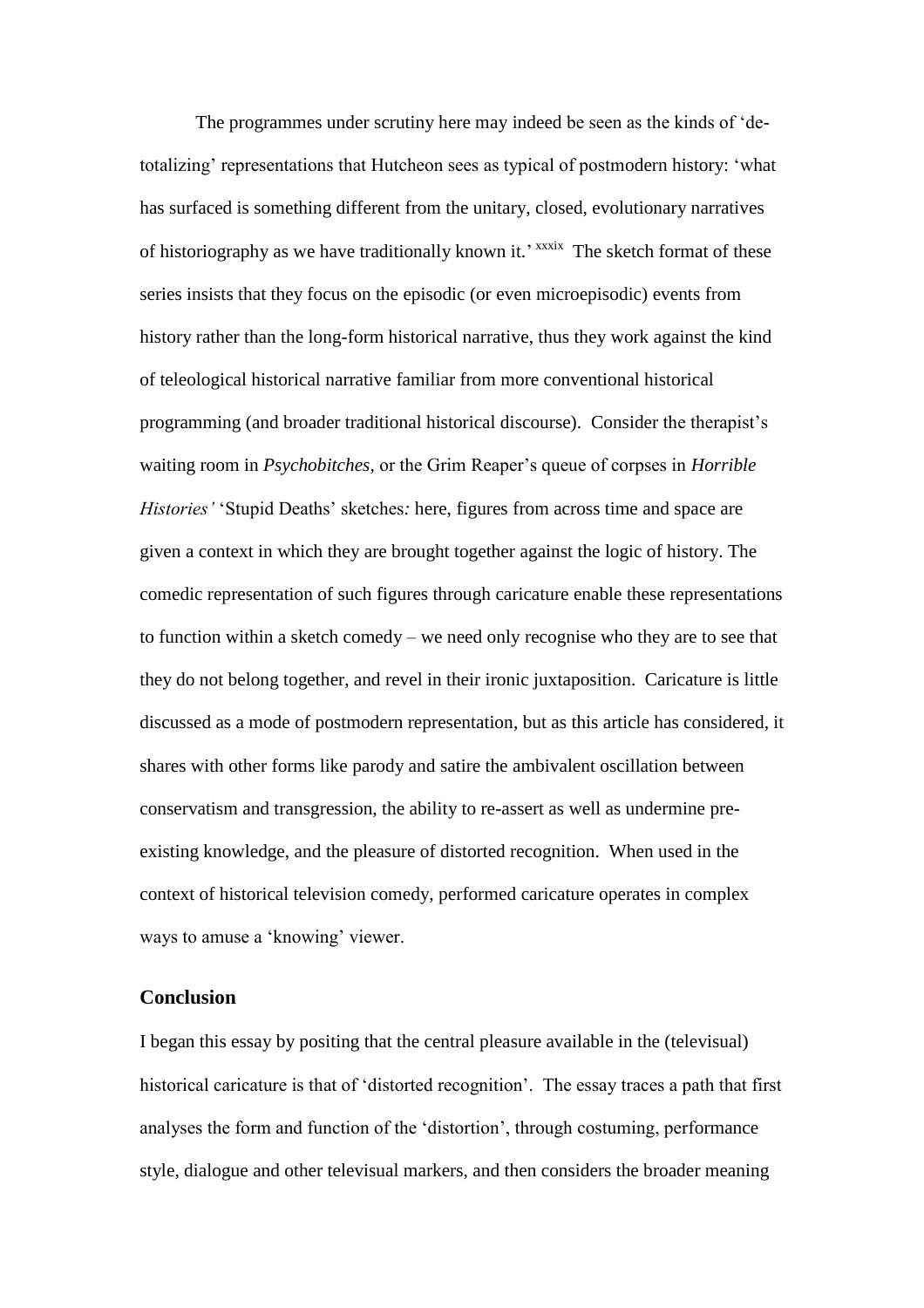of the 'recognition' function, through a consideration of the role of cultural knowledge and a critical stance addressed by these performed caricatures. The pleasure of recognition, which flatters the historical and cultural knowledge of the viewer is combined with the dissident action of distortion, also speaks to a 'knowing' disposition, a critical historiographical approach that permits a delight in ironic or contrapuntal juxtapositions across time.

 The role of the caricature here is aligned with its historical function of satirising historical elites – kings, queens, aristocrats and the rich and powerful. Refiguring history's most powerful in the forms of popular culture, exaggerating their physical and psychological weaknesses, and recasting their flaws in contemporary language, each programme offers a form of dis-empowering critique. The historical caricature also acts as a historiographical metacommentary. As Steve Anderson has noted of popular memory, this dis-empowerment extends to the 'official histories' sanctioned by historians:

Rather than simply learning new ways to forget, TV viewers may be acquiring a much more specialized and useful ability – to navigate and even remember their own past with creativity and meaning – even if it goes "against the design" of historians.<sup>xl</sup>

As distorted portrayals of the figures from the past, televisual caricatures add to the stock of representations of history, and require this navigational ability of their viewers. They demand a 'knowing' look, a scepticism about the ways in which history is told, and a delight in rebellion. As with comedy and satire more broadly, these caricatures can allow a sense of superiority over the represented figures, or as Griffin notes, a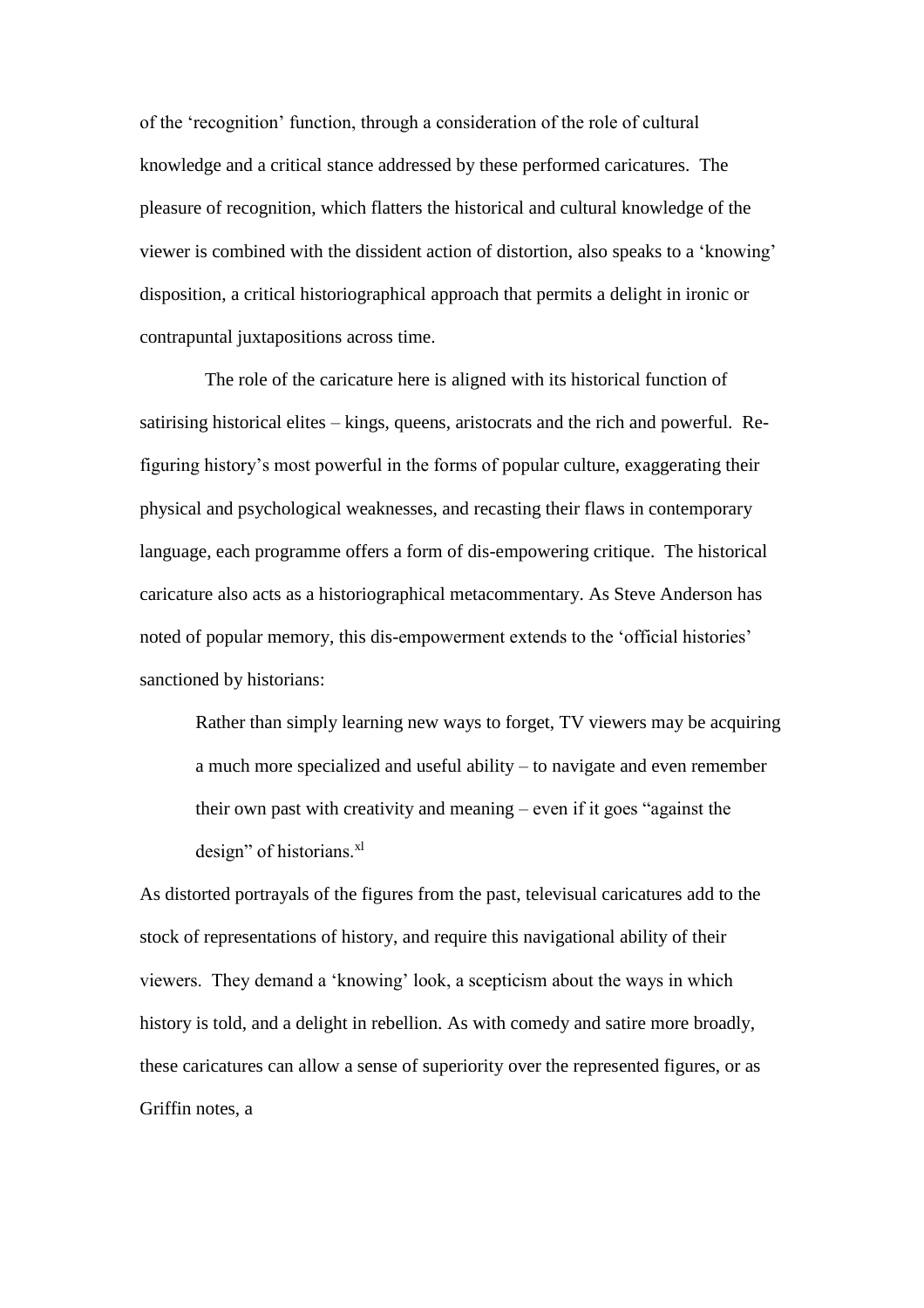sense of mastery [that] brings with it some relief from the burdens of complexity, a pleasure that we have proved ourselves more than equal to a difficult task of understanding and assessment. We have extended our imagined control of the world and in the process elevated our own status in relation to it.<sup>xli</sup>

The distortion function of caricature supports the superiority theory of comedy, that laughter devalues its object in the eyes of the beholder. There is pleasure to be had simply in recognition, but the distorted recognition paradigm of caricature also suggests the validity of the incongruity theory of comedy: that human beings simply enjoy seeing inconsistencies and incompatibilities, and interpret these as humorous. This enables television sketch shows to use caricature to perform the job of critical historiography, subverting the received wisdoms of historical narrativisation to produce a more sceptical, postmodern stance.

Caricature therefore should stand alongside parody, satire and intertextuality as a recognised feature of postmodern historiography, as another mode of historical 'de-totalizing' in Hutcheon's terms. Like parody, caricature is a form with a longer history into which postmodern forms, such as the televisual sketch shows discussed in this article, should be situated. The televisual specificity of the caricatures under examination, though, should not be underestimated. That television is a place where historical caricature should thrive should not be surprising, since, as historians and television scholars have agreed, it is an ambivalent medium for the dissemination of historical knowledge. However, it should neither be a cause for alarm, since television caricature reveals ways in which this problematic medium can transmit critical historiography in a manner that may appease the fears of historians that lament television's propensity to produce 'passive' viewers. Tristram Hunt is one such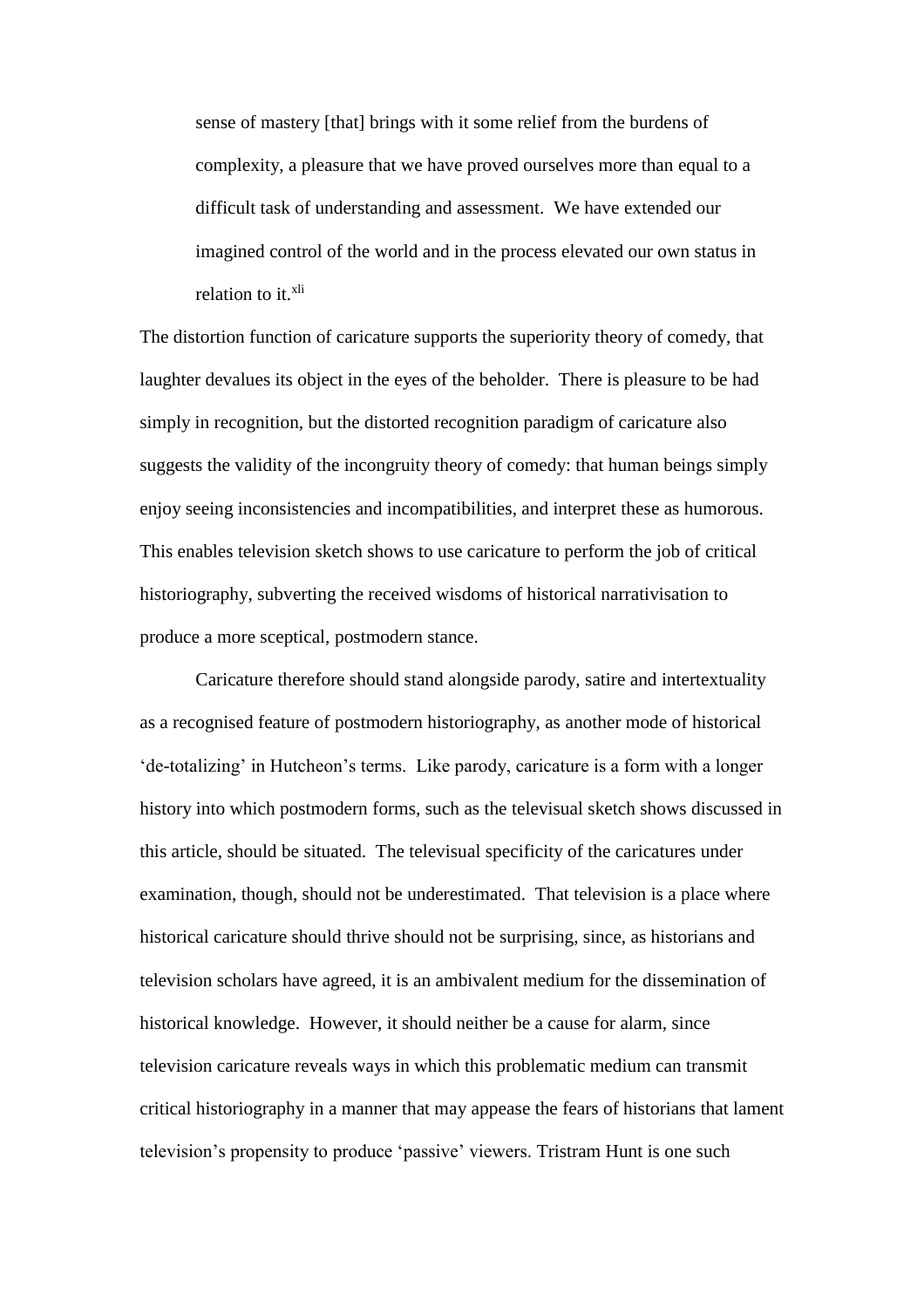historian, and argued of *Horrible Histories* that there are 'more sophisticated, populist ways of getting people involved in history than this.'<sup>xlii</sup> In this essay, I have shown that the performed caricature is a sophisticated, populist method of historical representation on television, one that ironically draws on a vault of historical knowledge from 'official' and 'counter-official' historiographies and, of course, the ability to discriminate between them. Although significant cultural competence is required for caricatures to become 'superportraits', the performances are nevertheless accessible to adults and children alike. This is because the caricature is, at heart, a form of sophisticated simplification. It is little wonder that one of our central examples is a children's television programme popular with adults. As Gombrich and Kris put it: 'in the eternal child in all of us lie the true roots of caricature.'<sup>xliii</sup>

 $\overline{a}$ 

<sup>&</sup>lt;sup>i</sup> Judith Wechsler 'The Issue of Caricature' *Art Journal*, vol. 43, no. 4 (1983), p. 318.

ii Gillian Rhodes, *Superportraits: Caricatures and Recognition,* (Hove: The Psychology Press, 1996), pp. 13 – 14.

iii E.H. Gombrich and Ernst Kris, 'The Principles of Caricature' *British Journal of Medical Psychology,* Vol 17 (1938), pp. 320 - 321.

iv Rhodes, *Superportraits*.

<sup>v</sup> Adam Gopnik, 'High and Low: Caricature, Primitivism and the Cubist Portrait' *Art Journal,* vol. 43, no. 4, (1983) p 373.

vi E.H. Gombrich, *Art and Illusion: A study in the psychology of pictorial representation* (sixth edition), (London: Phaidon, 2002).

vii See Andrew Stott, *Comedy*, (London: Routledge, 2004).

viii Wechsler, 'The Issue of Caricature', p. 317.

ix Stott, *Comedy*, p. 92.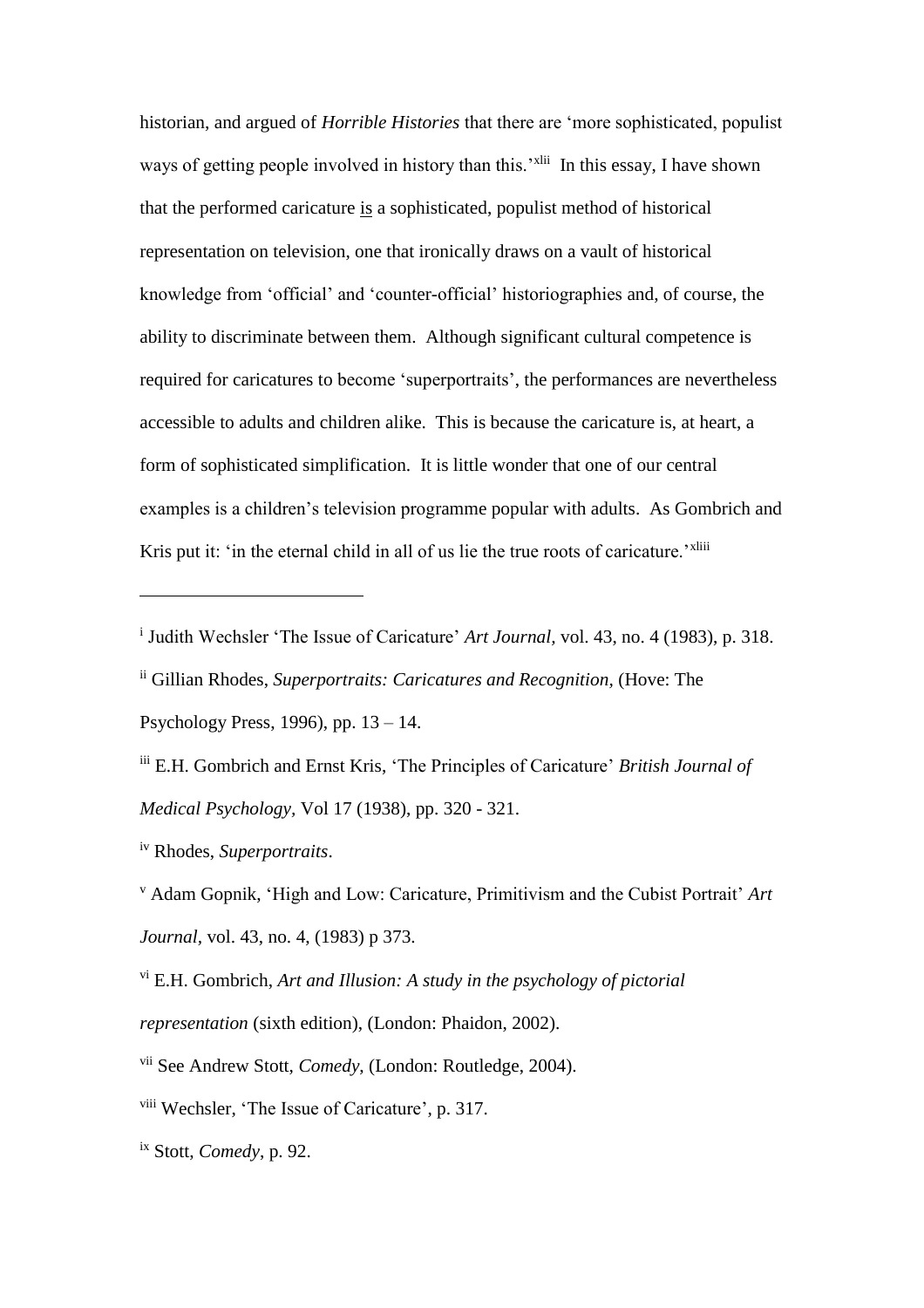<sup>x</sup> Quoted in Margaret Scanlon, 'History Beyond the Academy: Humour and Horror in Children's History Books' *New Review of Children's Literature and Librarianship*  vol 16, no. 2, (2011), p. 82.

xi Richard Preston, 'Horrible Histories: 20 years of entertaining children', *The Daily Telegraph,* 21 February 2013,

[http://www.telegraph.co.uk/culture/tvandradio/9857326/Horrible-Histories-20-years](http://www.telegraph.co.uk/culture/tvandradio/9857326/Horrible-Histories-20-years-of-entertaining-children.html)[of-entertaining-children.html](http://www.telegraph.co.uk/culture/tvandradio/9857326/Horrible-Histories-20-years-of-entertaining-children.html) Accessed 9 Aug 2016

xii Dustin Griffin, *Satire: A Critical Reintroduction*, (Lexington, KY: University Press of Kentucky, 1994), p. 166.

xiii Benjamin Poore, 'Reclaiming the Dame: Cross-dressing as Queen Victoria in British theatre and television comedy' *Comedy Studies* vol.3, no. 2 (2012), p. 179. xiv Steve Neale, 'The Same Old Story: Stereotypes and Difference' in Manuel Alvarado, Edward Buscombe and Richard Collins (eds) *The Screen Education Reader: Cinema, Television, Culture* (Basingstoke: Macmillan Press, 1993), pp. 41 –

47.

l

xv Richard Dyer, *The Matter of Images,* (London: Routledge, 2002).

xvi Linda Hutcheon, *The Politics of Postmodernism*, (London: Routledge, 1989), p.97.

xvii Simon Dentith, *Parody*, (London: Routledge, 2000).

xviii Hutcheon, *The Politics of Postmodernism*, p. 91.

xix Hannu Salmi, 'Introduction: The Mad History of the World', in Salmi (ed)

*Historical Comedy on Screen* (Bristol and Wilmington NC: Intellect, 2011), p. 29.

xx Griffin, *Satire,* p. 121.

xxi Leo Hickman, 'How Horrible Histories became a huge hit', *The Guardian,* 17 March 2011, [https://www.theguardian.com/culture/2011/mar/17/horrible-histories](https://www.theguardian.com/culture/2011/mar/17/horrible-histories-huge-hit)[huge-hit](https://www.theguardian.com/culture/2011/mar/17/horrible-histories-huge-hit) accessed 1 August 2016.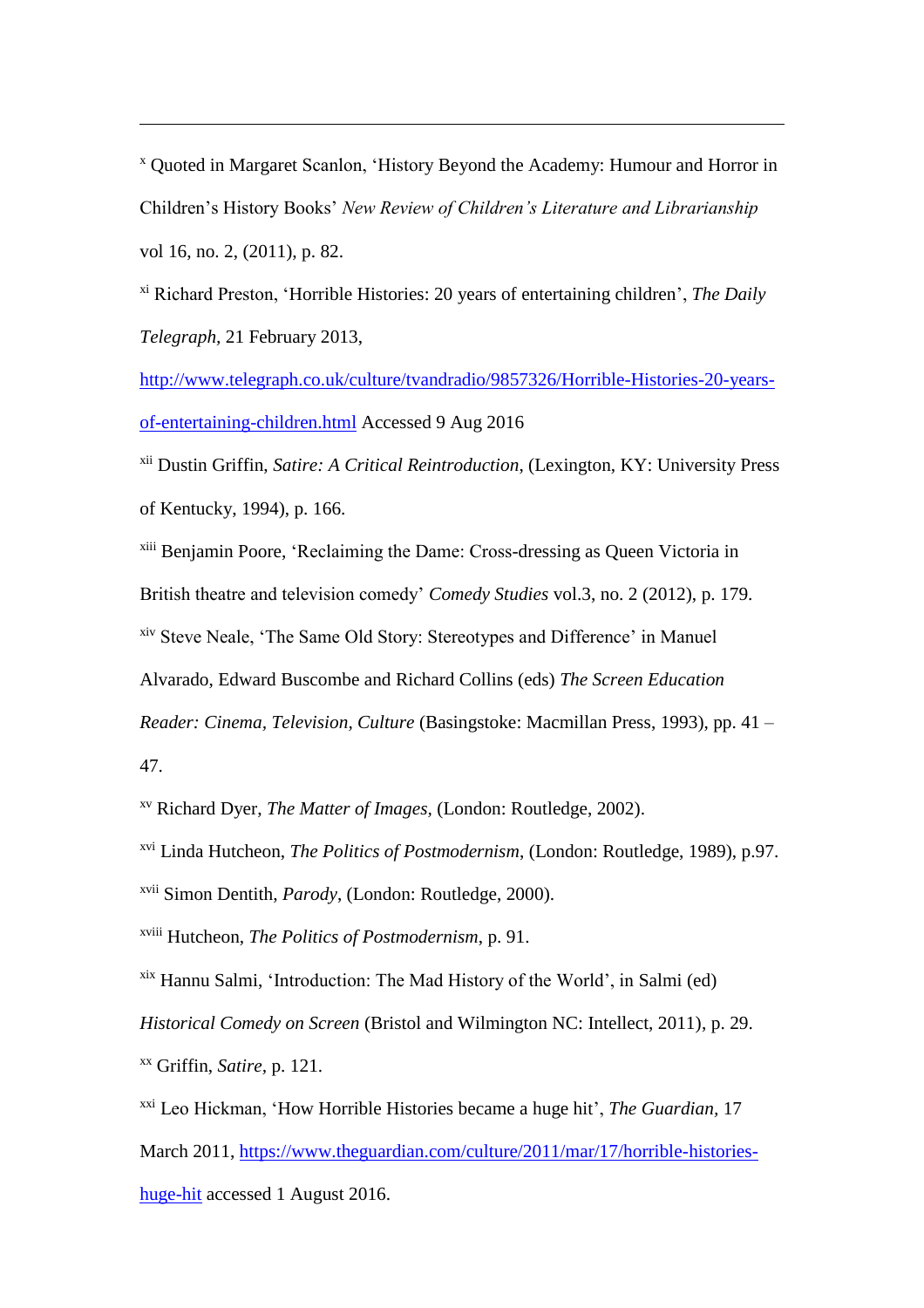xxii Linda Hutcheon, *A Theory of Adaptation: Second Edition,* (London: Routledge, 2013) p. 120 xxiii Ibid.

xxiv E.H. Gombrich and E. Kris, *Caricature,* (Harmondsworth: King Penguin, 1940), p. 13.

xxv Linda Hutcheon, *The Politics of Postmodernism*, (London: Routledge, 1989), p. 101.

<sup>xxvi</sup> Simon Dentith uses this term to describe the social contexts in which parody has traditionally thrived, such as within educational or religious institutions.

xxvii John Corner, 'Once Upon a Time…': Visual Design and Documentary Openings' in Ann Gray and Erin Bell (eds) *Televising History: Mediating the Past in Postwar Europe* (Basingstoke: Palgrave Macmillan, 2010), pp. 13 – 27.

xxviii Steve Anderson 'Loafing in the Garden of Knowledge: History TV and Popular Memory', *Film & History* vol. 30, no. 1, (2000), p. 15.

xxix Erin Bell and Ann Gray, 'History on Television: Charisma, Narrative and

Knowledge', *European Journal of Cultural Studies,* 10:1 (2007), p. 127.

 $xxx$  Ibid. p. 129.

l

xxxi Barbara Korte and Doris Lechner, 'History and Humour: Charting the Field' in Korte and Lechner (eds) *History and Humour: British and American Perspectives*, (Bielefeld: Transcript, 2013), p. 8 – 9.

xxxii Marcia Landy, 'Comedy and Counter History' in Salmi (ed) *Historical Comedy on Screen,* p.197.

xxxiii Scanlon, 'History Beyond the Academy', p. 89.

xxxiv Gombrich and Kris, *Caricature,* p. 13.

xxxv Anderson 'Loafing in the Garden of Knowledge', p.16.